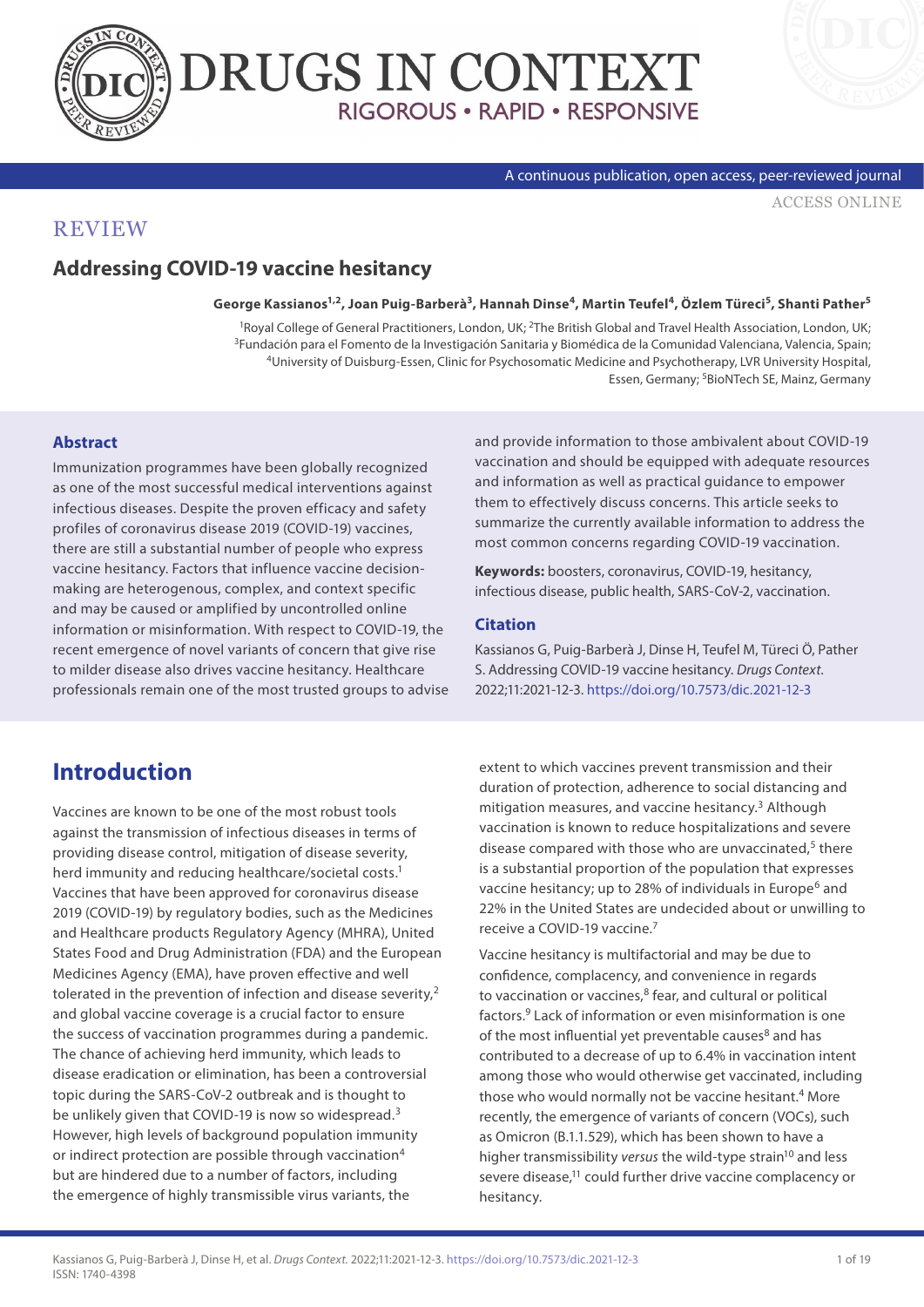Healthcare professionals play a leading role in vaccine decision-making and equipping them with tools and information will facilitate effective conversations with patients. Interventions to combat vaccine hesitancy are most effective when tailored to specific populations and if they address specific concerns,<sup>12</sup> and it is important to discuss these concerns, fears and other reasons for vaccine hesitancy with unvaccinated individuals.8

The aim of this review is to provide scientific information to support effective communication with vaccine-hesitant individuals. We focus on the first four vaccines to receive emergency authorization and/or full approval and with real-world evidence (RWE)13 available: BNT162b2 (Pfizer– BioNTech), mRNA-1273 (Moderna), AZD1222 (University of Oxford–AstraZeneca), and AD26.COV2.S (Johnson & Johnson [Janssen]).

# **Methods**

### Search strategy

A literature search [Title/Abstract] of PubMed and MedRxiv was performed using the search term "COVID-19 vaccines" combined with the following terms: "myths", "misinformation", "misconception", "anxiety", hesitancy", "acceptance", "warp speed", "expedited", "accelerated", "emergency use", "BNT162b2", "mRNA-1273", "AZD1222", "AD26.COV2.S", "ChAdOx1", "safety", "adverse events", "anaphylaxis", "allergic reaction", "reactogenicity", "mRNA", "DNA", "nucleus", "cytoplasm", "DNA modification", "genetically modified", "GMO", "pregnancy", "pregnant", "lactating", "breastfeeding", "lactation", "fertility", "infertility", "menstrual", "syncitin-1", "embryo", "fetus", "sperm", "real-world evidence", "transmission", "transmissibility", "viral load", "variant", "mutating strain", "strain", "motivational interviewing" and "patient communication". This returned 1500 articles in PubMed and 1153 articles on MedRxiv. In addition, information on clinical trials from ClinicalTrials.gov was evaluated as well as articles or documents released by public health bodies and regulators such as the Centers for Disease Control and Prevention (CDC), the EMA, and the FDA. Press releases were also referenced in this article with regards to topics where published information was not yet available.

## Inclusion and exclusion criteria

Our search criteria included unique, full-text articles published until 30 March 2022. Articles from PubMed and *MedRxiv* were included if they were primary literature or review articles, and available in English. Where possible, we primarily used publications from randomized control trials, observational studies and registries when discussing data on COVID-19 vaccines and smaller studies and case reports were excluded. If citing reviews, systematic, peer-reviewed articles were given preference.

## **Review**

### We can trust COVID-19 vaccines that were developed within short timelines

The relative speed with which COVID-19 vaccines were developed and authorized continues to cause concerns amongst some as to how thoroughly vaccine safety and efficacy were investigated, and if any steps in vaccine development or regulation were bypassed.<sup>14,15</sup> The pressing need to develop vaccines to counter the fast-spreading pandemic was quickly identified by governments, public health bodies (e.g. WHO, CDC, and the European Centre for Disease Prevention and Control), regulators, non-profit organizations, funding bodies and the pharmaceutical industry, who worked together to ensure that safety, quality and efficacy were not compromised during clinical development.16–22

International regulatory authorities collaborated early in the pandemic to streamline the vaccine development and authorization process, aligning on the data required to proceed from preclinical to phase III clinical trials and establishing guidelines to maintain the strict standards, procedures and protocols required of all preventive vaccines for infectious diseases.16–22 Phase I to III trials were conducted in parallel, rather than sequentially, with the agreement of regulatory bodies and national health institutes, and with rolling review cycles to expedite the assessment for accelerated authorization.16,17,20,21,23–25 The phase III trials were large scale, with some enrolling more than 43,000 participants from demographically diverse populations. This participant size, which is comparable to other phase III vaccine trials.<sup>26</sup> allowed for rapid collection and analysis of safety and efficacy data.27–29 Due to the scale of the pandemic, the willingness of participants and the public health urgency, recruitment for COVID-19 vaccine phase III trials was rapid (3–7 months)27–29 compared to other trials, which can take 12–18 months to screen and enrol fewer participants.<sup>30</sup> The high worldwide prevalence of COVID-19 in the population meant that vaccine efficacy could be observed sooner than for a disease where prevalence is lower. Furthermore, pre-existing production processes meant that vaccines could be manufactured rapidly and at a large scale, with vaccines produced at-risk prior to authorization.17,23

After vaccines were authorized for emergency use, vaccine manufacturers continued clinical trials, and were required to conduct post-marketing pharmacovigilance activities to monitor longer-term safety, immunogenicity, and efficacy in an expanded population exposed to emerging variants.<sup>16,22,25</sup> Owing to the timely approvals, these postmarketing data were bolstered by RWE, which quickly emerged from countries where vaccines were being rapidly rolled out.<sup>31</sup>

Leveraging research from existing non-clinical data and wellvalidated vaccine platforms saved considerable time.<sup>20,23</sup> There were pre-existing non-clinical data from other coronavirus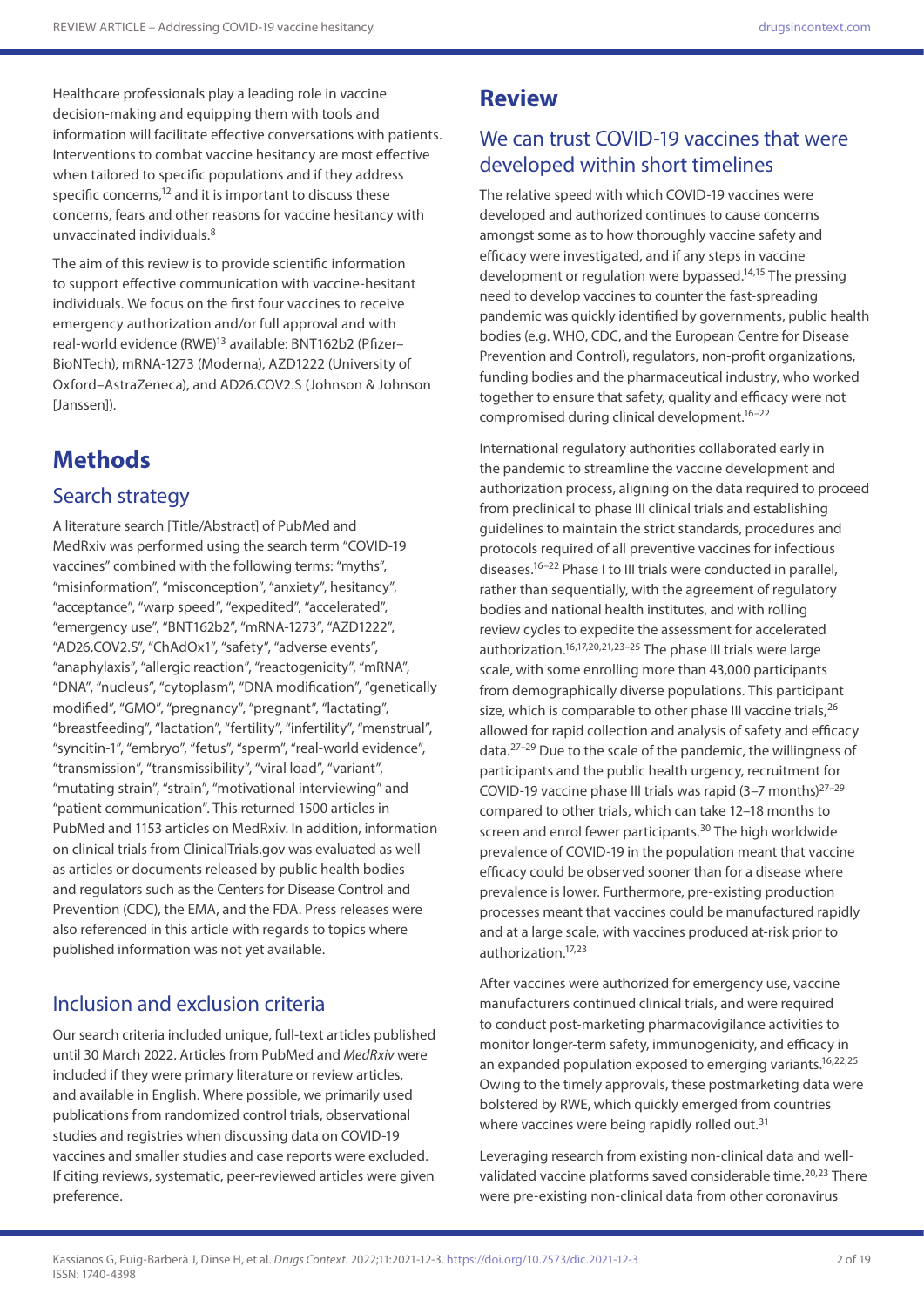outbreaks, which circumvented the need for some early stages of vaccine development. For example, it had already been demonstrated that the full-length spike glycoprotein of SARS-CoV-1 and Middle East respiratory syndrome-related coronavirus triggers robust immune responses and gives rise to viral protection, $23$  and that the prefusion stabilized conformation of the spike was a suitable vaccine antigen.32 Further, a considerable amount of data that had already been generated on the vaccine platforms prior to the pandemic was leveraged for COVID-19 vaccine development. Viral vector vaccines (i.e. AZD1222 and AD26.COV2.S) are the result of extensive research over the last 30 years.<sup>33</sup> AD26.COV.2 was based on Janssen's AdVac® technology, which was used in the development of the EMA-approved Ebola vaccine (Zabdeno/ Mvabea).34 Similarly, mRNA technologies had also undergone extensive basic research and development for more than 20 years<sup>35</sup> and a number of clinical trials prior to the development of the COVID-19 vaccine had established that mRNA-based vaccines had an acceptable safety profile (e.g. in trials with mRNA-based vaccines in human immunodeficiency virus,36 prostate cancer37 and melanoma38). Furthermore, prior individualized mRNA cancer vaccine trials (e.g. NCT04486378, NCT03815058, NCT03739931) meant that the process of moving from genetic sequence to vaccine design and manufacturing had been optimized. These factors combined facilitated the expedited development and manufacturing of these novel vaccines, whilst ensuring compliance with the same safety and quality standards applied to all vaccines.

It is becoming increasingly clear that additional doses beyond the primary regimen are needed to extend vaccine protection (refer to 'Booster vaccinations may increase protection when immunity begins to wane' later). Modified versions of the currently available vaccines that are variant-adapted are in development, including Omicron-adapted vaccines, and will be evaluated by regulators when robust first-in-human data are available from the ongoing clinical trials.<sup>39,40</sup> Regulators have emphasized the need for comparator efficacy trials or immunobridging studies to support their use, although consensus on the implementation and adoption of these vaccines will be established once further data are available.<sup>41</sup>

## COVID-19 vaccines are well tolerated in the short and long term

The expedited approval processes (e.g. Emergency Use Authorizations by the FDA and MHRA and Conditional Marketing Authorization by the EMA) require independent and rigorous determination that the known and potential benefits of a product outweigh the known and potential risks, with studies using safety evaluation protocols no different than those used for any other preventive vaccine.<sup>21,42</sup> Therefore, any COVID-19 vaccine granted emergency authorization is considered to have an acceptable safety profile and is well tolerated. Large-scale pre-licensure vaccine efficacy and safety trials conducted prior to initial authorization allowed an

assessment of both common and uncommon risks.16 Following submission of further data, manufacturers can apply for full approval; BNT162b2 has now gained full approval (Biologics License Application, BLA) from the FDA in individuals ≥16 years of age and Moderna has completed their BLA submission for mRNA1273.

Data from these large-scale pre-licensure clinical trials demonstrated that immunization with the currently authorized COVID-19 vaccines led to adverse events (AEs) and that these are transient and self-limiting and include, but are not limited to, injection-site reactions, fatigue, headache, muscle pain, chills, joint pain, and fever,  $27-29,43$  are associated with the desired innate immune activation mediated by vaccines, and are akin to those observed with other infectious disease vaccines.44,45 Incidences of serious AEs identified in the phase III trials were comparable between vaccinated participants and those in the control arm (BNT162b2: 0.6% *versus* 0.5% in placebo; $^{29}$  mRNA-1273: 0.6% in both groups; $^{28}$  AZD1222: 0.9% *versus* 1.1% in control [MenACWY];27 Ad26.CoV2.S: 0.4% *versus* 0.4% in placebo<sup>43</sup>).

The aforementioned trials examined the safety and efficacy of the primary vaccine regimens (i.e. two separate doses for BNT162b2, mRNA-1273, and AZD1222 and one dose for Ad26. CoV2.S) but since then, immunity against both wild-type and VOCs following vaccination has been shown to wane overtime,46,47 which is also observed with vaccines for other diseases.48 Thus, an extra administration of the vaccine, that is, a third dose (applicable to the mRNA vaccines and AZD1222) or a second dose (applicable to Ad26.CoV2.S), beyond the primary regimen (also referred to as a 'booster dose') was investigated to ascertain if this can restore levels and clinical trial data and RWE has shown that this gives rise to a safety profile in line with that of the primary regimen and thus far no new safety signals have been identified.<sup>49-54</sup> A third dose of BNT162b2 and mRNA-1273 is classed as a part of the primary regimen for those who are severely immunocompromised.<sup>54,55</sup> Booster dosing is discussed in more detail below.

RWE emerging following widespread vaccine rollout is already providing valuable long-term safety data, and information from national surveillance systems, such as the Vaccine AE Reporting System (VAERS) and the Yellow Card MHRA reporting system, which can be reported by both healthcare professionals and vaccinated persons, is continually collected. RWE analyses have shown low incidences of mostly mild and self-limiting AEs following administration of COVID-19 vaccines, which are expected based on the mode of action of the vaccines and are in line with the observations in late-stage clinical trials.

Anaphylaxis is a serious and rare side effect associated with most vaccines (frequency is 1 case per 1 million doses).<sup>56</sup> It is also rare with COVID-19 vaccines (estimates of 9.9–28.4 cases per 1 million doses; Table 1).<sup>57,58</sup>

Thrombosis with thrombocytopenia syndrome (TTS), a very rare syndrome of blood clotting involving large blood vessels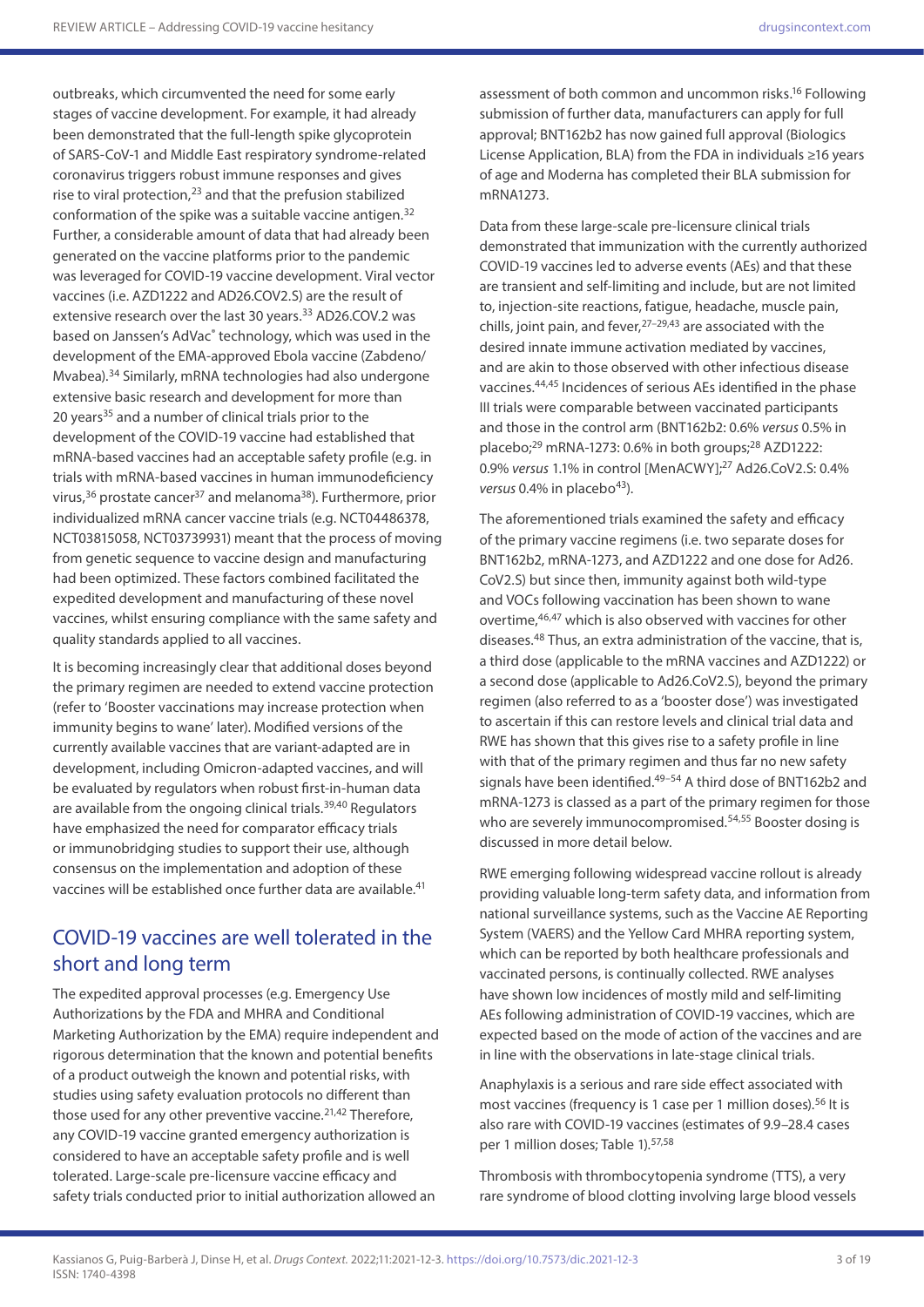| <b>Vaccine</b>  | <b>Doses</b><br>administered<br>(country; data<br>cut-off date)                                                                 | Cases<br>reported | <b>Estimated cases per</b><br>million doses                                                                                                                                      | Groups at higher risk (impact of sex, age<br>or ethnicity)                                                                                                                                                                                                                 |
|-----------------|---------------------------------------------------------------------------------------------------------------------------------|-------------------|----------------------------------------------------------------------------------------------------------------------------------------------------------------------------------|----------------------------------------------------------------------------------------------------------------------------------------------------------------------------------------------------------------------------------------------------------------------------|
|                 | Anaphylaxis/anaphylactoid reactions                                                                                             |                   |                                                                                                                                                                                  |                                                                                                                                                                                                                                                                            |
| Ad26.COV2.S     | 7.98 million doses<br>(US; April 12, 2021) <sup>58</sup>                                                                        | 79                | Estimate of 9.9 cases per<br>million doses <sup>58</sup><br>4 confirmed, 4 under<br>review <sup>58</sup>                                                                         |                                                                                                                                                                                                                                                                            |
| AZD1222         | 24.9 million first<br>doses; 24.2 million<br>second doses;<br>64,000 third doses<br>(UK; March 02,<br>$2022)^{57}$              | 873               | Estimate of 17.8 cases per<br>million doses <sup>57</sup>                                                                                                                        | • Women may be more prone; of those<br>reporting anaphylaxis aged between 18<br>and 85 years, it has been shown that the<br>majority are women (1,002/1,183 cases)<br>(EudraVigilance; February 26, 2022) <sup>154</sup>                                                   |
| <b>BNT162b2</b> | 26.1 million first<br>doses; 23.4 million<br>second doses; 29.3<br>million third doses<br>(UK; March 02,<br>2022) <sup>57</sup> | 654               | Estimate of 8.3 cases per<br>million doses <sup>57</sup>                                                                                                                         | • Incidence of anaphylaxis is 2-7 times<br>higher for recipients of mRNA vaccines<br>with a prior history of allergies (VAERS;<br>$US)^{155}$<br>• Women may be more prone (VAERS;<br>$US)$ <sup>155</sup>                                                                 |
| mRNA-1273       | 1.6 million first<br>doses; 1.5 million<br>second doses; 90<br>million third doses<br>(UK; March 02,<br>2022) <sup>57</sup>     | 87                | Estimate of 7.2 cases per<br>million doses <sup>57</sup>                                                                                                                         | • Incidence of anaphylaxis is 2-7 times<br>higher for recipients of mRNA vaccines<br>with a prior history of allergies (VAERS;<br>$US)^{155}$<br>• Women may be more prone (VAERS;<br>$US)$ <sup>155</sup>                                                                 |
|                 |                                                                                                                                 |                   | Thrombosis/major thromboembolic events with thrombocytopenia syndrome <sup>a</sup>                                                                                               |                                                                                                                                                                                                                                                                            |
| Ad26.COV2.S     | 12.6 million doses<br>(US; June 30, 2021) <sup>59</sup>                                                                         | 38                | 4 deaths                                                                                                                                                                         | • Highest reporting rates seen in<br>women aged 30-39 years (8.8 cases<br>per one million doses) <sup>59</sup>                                                                                                                                                             |
| AZD1222         | 24.9 million first<br>doses; 24.2 million<br>second doses;<br>64,000 third doses<br>(UK; March 02,<br>$2022)^{57}$              | 437               | Estimate of 8.8 cases per<br>million doses <sup>57</sup><br>78 deaths (6 following<br>second dose) <sup>57</sup><br>49/437 cases occurred<br>following second dose <sup>57</sup> | • Higher incidence in younger adult<br>population following the first dose<br>compared to the older groups<br>(21.3 per million doses in those<br>aged 18-49 years compared to<br>11.1 per million doses in those<br>aged ≥50 years) (UK; March 02,<br>2022) <sup>57</sup> |
| <b>BNT162b2</b> | 26.1 million first<br>doses; 23.4 million<br>second doses; 29.3<br>million third doses<br>(UK; March 02,<br>$2022)^{57}$        | 32                | Estimate of 0.4 cases per<br>million doses <sup>57</sup><br>4 deaths reported <sup>57</sup>                                                                                      | • The 32 events occurred in 13 women<br>and 18 men aged 18-91 years (UK;<br>March 02, 2022) <sup>57</sup>                                                                                                                                                                  |
| mRNA-1273       | 1.6 million first<br>doses; 1.5 million<br>second doses; 90<br>million third doses<br>(UK; March 02,<br>2022) <sup>57</sup>     | 5                 | Estimate of 0.4 cases per<br>million doses <sup>57</sup><br>No deaths reported <sup>57</sup>                                                                                     | • The 5 events occurred in adult men<br><75 years (UK; March 02, 2022) <sup>57</sup>                                                                                                                                                                                       |

*(Continued)*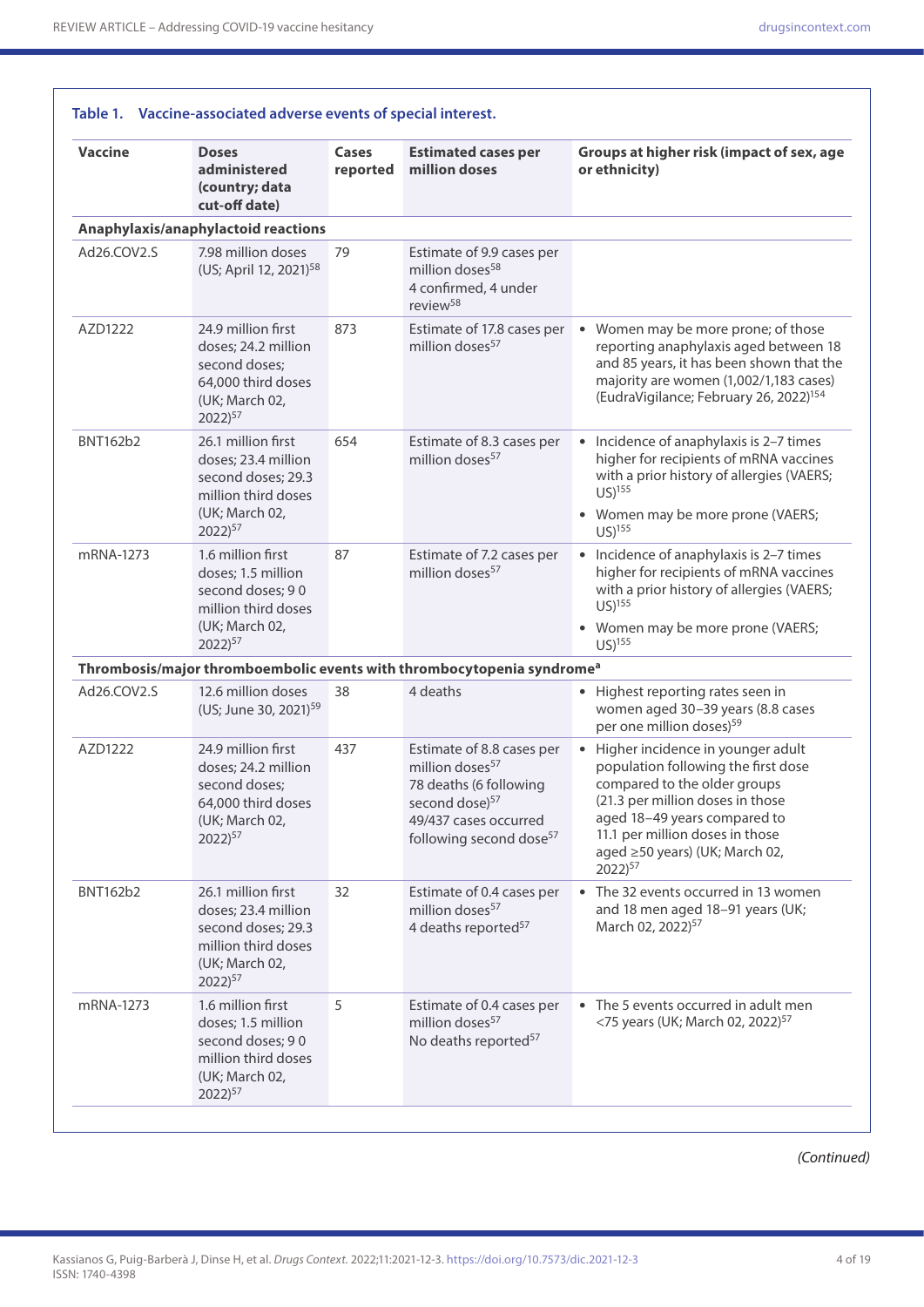| <b>Myocarditis</b>                                |                                                                                                                                 |              |                                                           |                                                                                                                                                                                                                                                                                                                  |
|---------------------------------------------------|---------------------------------------------------------------------------------------------------------------------------------|--------------|-----------------------------------------------------------|------------------------------------------------------------------------------------------------------------------------------------------------------------------------------------------------------------------------------------------------------------------------------------------------------------------|
| Ad26.COV2.S <sup>156</sup>                        | 2.0 million doses<br>(EU/EEA; May 31,<br>2021)                                                                                  | $\mathbf{0}$ | N/A                                                       | N/A                                                                                                                                                                                                                                                                                                              |
| AZD1222 (ref. <sup>57</sup> )                     | 24.9 million first<br>doses; 24.2 million<br>second doses;<br>64,000 third doses<br>(UK; March 02,<br>$2022)^{5}7$              | 221          | Estimate of 4.5 cases per<br>million doses <sup>57</sup>  | • Number of UK ADR reports associated<br>with suspected myocarditis, pericarditis<br>and other related terms was higher in<br>those aged $\geq$ 40 years <sup>57</sup>                                                                                                                                           |
| BNT162b2 (ref. <sup>57</sup> )                    | 26.1 million first<br>doses; 23.4 million<br>second doses; 29.3<br>million third doses<br>(UK; March 02,<br>2022) <sup>57</sup> | 739          | Estimate of 9.4 cases per<br>million doses <sup>57</sup>  | • Higher case numbers in male<br>adolescents and young adults <sup>68</sup><br>• 70.7, 105.9 and 52.4 cases per million<br>in those aged 12-15 years, 16-17<br>years and 18-24 years, respectively<br>(VAERS; US) <sup>68</sup><br>• Usually occur following the second dose<br>and within a week of vaccination |
| mRNA-1273 (ref. <sup>57</sup> ) 1.6 million first | doses; 1.5 million<br>second doses; 90<br>million third doses<br>(UK; March 02,<br>$2022)^{57}$                                 | 212          | Estimate of 17.5 cases per<br>million doses <sup>57</sup> | Higher case numbers in male<br>$\bullet$<br>adolescents and young adults <sup>68</sup><br>• 56.3 cases per million in those aged<br>18-24 years (VAERS; US) <sup>68</sup><br>• Usually occur following the second dose<br>and within a week of vaccination <sup>157</sup>                                        |
| <b>Pericarditis</b>                               |                                                                                                                                 |              |                                                           |                                                                                                                                                                                                                                                                                                                  |
| Ad26.COV2.S156                                    | 2.0 million doses<br>(EU/EEA; May 31,<br>2021) <sup>156</sup>                                                                   | $\mathbf{1}$ | Estimate of 0.5 cases per<br>million doses                | N/A                                                                                                                                                                                                                                                                                                              |
| AZD1222 (ref. <sup>57</sup> )                     | 24.9 million first<br>doses; 24.2 million<br>second doses;<br>64,000 third doses<br>(UK: March 02,<br>$2022)^{5}7$              | 216          | Estimate of 4.4 cases per<br>million doses <sup>57</sup>  | • Number of UK ADR reports associated<br>with suspected myocarditis, pericarditis<br>and other related terms was higher in<br>those aged $\geq$ 40 years <sup>57</sup>                                                                                                                                           |
| BNT162b2 (ref. <sup>57</sup> )                    | 26.1 million first<br>doses; 23.4 million<br>second doses; 29.3<br>million third doses<br>(UK; March 02,<br>2022) <sup>57</sup> | 507          | Estimate of 6.4 cases per<br>million doses <sup>57</sup>  | • Higher case numbers in male<br>adolescents and young adults <sup>157</sup><br>• Usually occur following the second dose<br>and within a week of vaccination <sup>157</sup>                                                                                                                                     |
| mRNA-1273 (ref. <sup>57</sup> )                   | 1.6 million first<br>doses; 1.5 million<br>second doses; 90<br>million third doses<br>(UK; March 02,<br>$2022)^{57}$            | 119          | Estimate of 9.8 cases per<br>million doses <sup>57</sup>  | • Higher case numbers in male<br>adolescents and young adults <sup>157</sup><br>• Usually occur following the second dose<br>and within a week of vaccination <sup>157</sup>                                                                                                                                     |

ADR, adverse drug reaction; VAERS, Vaccine AE Reporting System.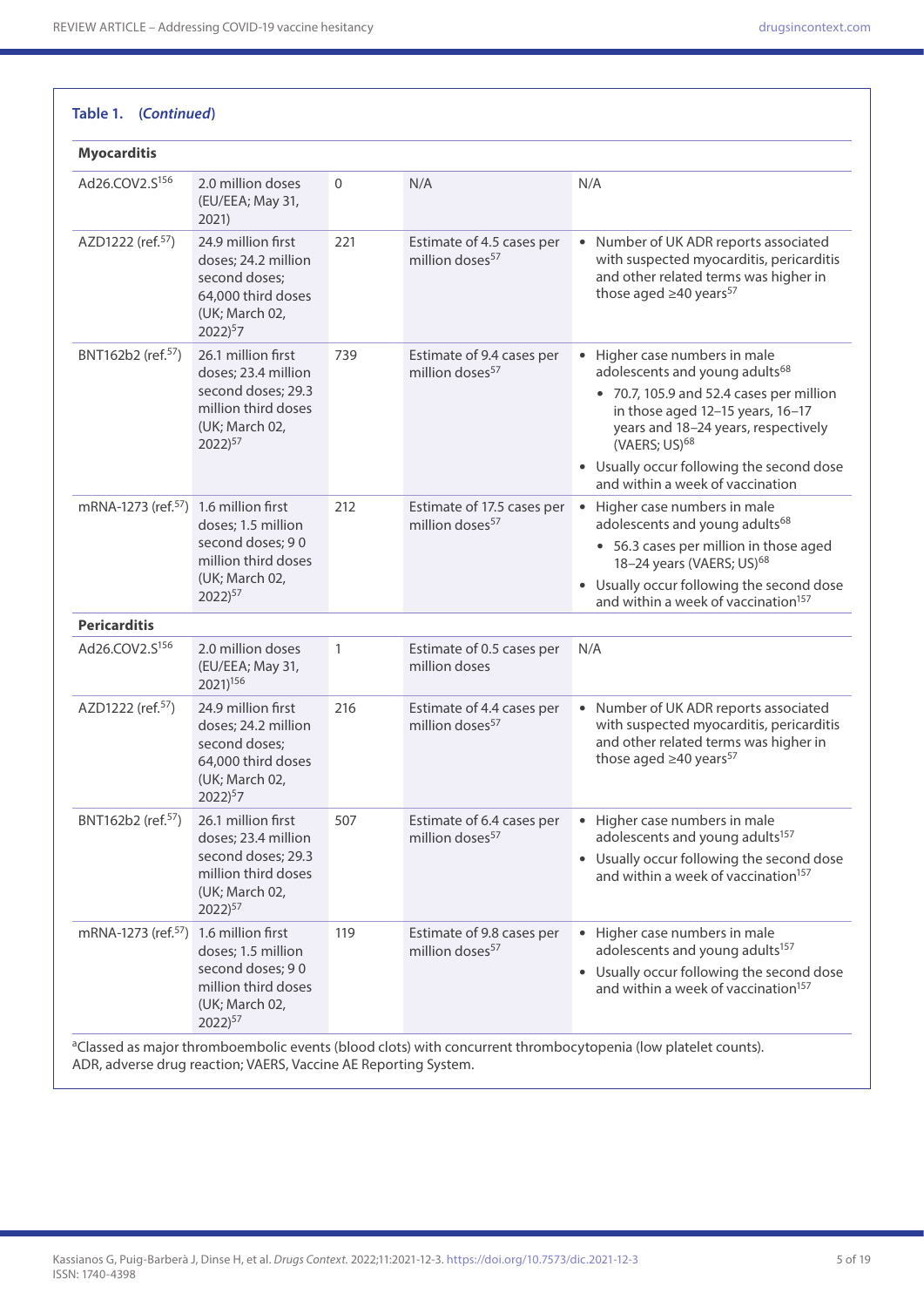combined with low platelet counts, has been reported 1–2 weeks following vaccination with AD26.COV2.S (Table 1).59 A safety review confirmed 17 cases of TTS following more than 8 million doses, all occurring in women aged 18–59 years (median age 37 years).58

The FDA determined that the available data suggested the chance of TTS is very low and that the known and potential benefits of AD6.COV2.S outweighed its known and potential risks in individuals ≥18 years of age.<sup>60</sup> Although a causal relationship between the vaccine and TTS is considered plausible, the mechanism and risk factors for this syndrome are still being investigated. Similar thrombotic events, primarily amongst women aged <60 years, have been described in Europe after receipt of AZD1222, with very few cases reported from non-European countries despite extensive use.<sup>57,58,61</sup>

Thromboembolic events with concurrent thrombocytopenia events have been reported following administration of mRNA COVID-19 vaccines, but these are rare (Table 1).<sup>57</sup> There are a small number (0.8 per million doses of BNT162b2 or mRNA-1273) of immune thrombocytopenia reports that do not exceed the background rate.<sup>62</sup> Of note, severe COVID-19 infection itself, which vaccination protects against, is associated with a high incidence of thrombotic complications (31% of patients in intensive care units).63

Reports have suggested that there is an association between COVID-19 vaccination and myocarditis and pericarditis (Table 1).64,65 The risk of myocarditis and pericarditis following BNT162b2 or mRNA-1273 vaccination had not previously been observed in phase III clinical trials due to the number of participants involved in the trials and the low frequency of these AEs.28,29 A report from VAERS stated that there were 1,226 reports of myocarditis, pericarditis or myopericarditis during a 6 month period when 296 million doses of mRNA vaccines had been administered.<sup>66</sup> Given this low frequency, the CDC determined that the benefits of vaccination still outweighed the risks,  $66$  and others have also taken the same approach.  $64$ 

RWE from the largest healthcare organization in Israel (*n*=1,736,832; December 2020 to May 2021) showed that the risk of myocarditis and pericarditis in persons infected with SARS-CoV-2 was substantially increased when compared to vaccinated persons (11 events *versus* 1–5 events per 100,000 persons, respectively).67 To date, no confirmed signal is established between COVID-19 viral vector vaccines and myocarditis and pericarditis.64

As more data have emerged on the short-term and long-term safety of vaccines, demographic analyses have shown that the safety profiles may differ depending on age, sex and ethnicity. A recent analysis of the VAERS database showed that the frequency of AEs post-vaccination is higher in women (73.5% of reported AEs) and in those <60 years (61.4% of reported AEs). Myocarditis reports are higher in young male adults and after the second dose<sup>64,65</sup> and amongst white and Hispanic persons.68 Table 1 provides further detail on groups at higher risk of adverse events of special interest.

Taken together with the generally acceptable safety profiles and low risks of serious AEs, as well as the emerging safety data from RWE,69 postmarketing surveillance and phase IV trials (e.g. ENFORCE [NCT04760132]), the potential benefits of COVID-19 vaccination outweigh the potential risks.

## Concerns that COVID-19 vaccines alter DNA are unfounded

The lipid nanoparticle-encapsulated mRNA contained in the authorized COVID-19 mRNA vaccines (BNT162b2 and mRNA-1273) encodes the non-infectious SARS-CoV-2 spike (S) protein (found on the surface of SARS-CoV-2 and required for virus attachment and host cell entry).<sup>70,71</sup> Upon entry into the host cell, the mRNA is translated into SARS-CoV-2 S protein by the cell's own protein-producing machinery in the cytoplasm. The S protein is subsequently presented by antigen-presenting cells to T and B cells, priming the immune system for rapid and strong cellular and humoral (antibody) responses upon SARS-CoV-2 exposure and subsequent longer-term protection against SARS-CoV-2 exposure.35

mRNA is a transiently expressed intermediate carrier of genetic information required for protein synthesis and is rapidly degraded by normal physiological processes, all features that may contribute to an acceptable safety profile for mRNA therapeutics.35,71 The mechanisms by which mRNA vaccines generate immunity against COVID-19 do not involve any DNA modification as mRNA is only active in the cytoplasm and does not enter the nucleus, where DNA is located, and does not affect or alter the DNA in any way.72

The viral vector vaccines, that is, AZD1222 and AD26.COV2.S, utilize replication‐deficient adenovirus vectors (Ads) as carriers for the genetic code of the SARS‐CoV‐2 S protein.73 Ads, which have been used for several years as a vehicle for gene delivery, are not capable of producing copies of the genome after delivery as the E1 and/or E3 genes, which are required for replication, are deleted and replaced with the gene of interest.73 Following administration, the viral vectors are delivered to immune cells, which results in high levels of production of the SARS‐CoV‐2 S protein carried out by the cell machinery in the cytoplasm. These cells then present the SARS‐ CoV‐2 S protein on their surface and trigger the production of memory T and B cells as well as high-affinity SARS-CoV-2 antibodies, which contribute to protection against SARS-CoV-2 infection.74 Ads viral vaccines lack the machinery to integrate their genome into the host chromosomes (i.e. they are nonintegrating vectors) so cannot modify DNA in any way.74

## Concerns that COVID-19 vaccines affect fertility are unfounded

Misinformation regarding COVID-19 vaccines has led to the concern that vaccination will affect the fertility of women. One claim suggests that anti-SARS-CoV-2 S protein antibodies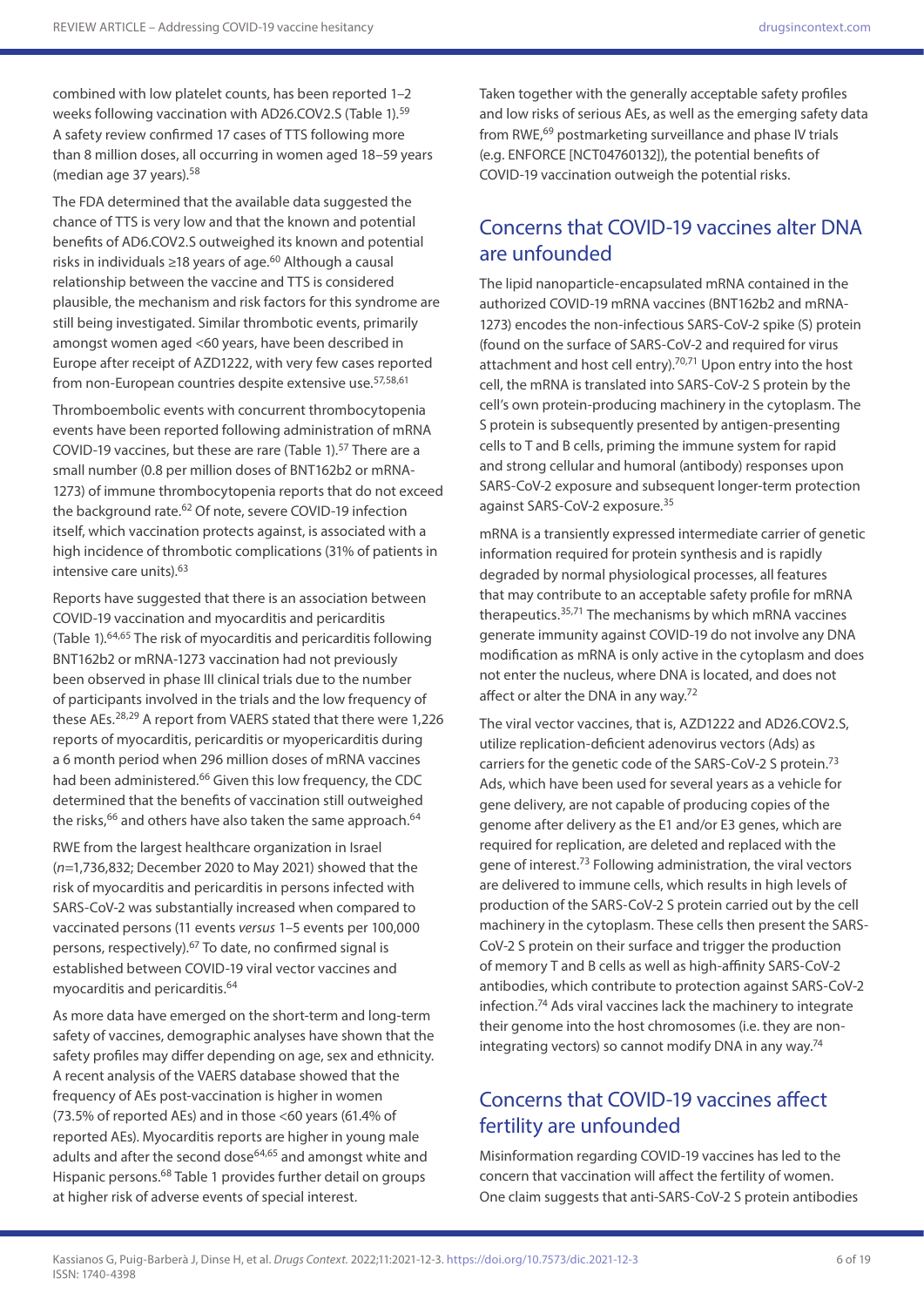may cross-react with human syncytin 1, a protein involved in placental growth and attachment, leading to infertility or pregnancy loss.75,76 However, recent studies in women undergoing in vitro fertilization (IVF) treatments showed that there was no difference in IVF cycle outcomes (e.g. oocyte retrieval number and fertilization rate) between prevaccination and postvaccination.<sup>76,77</sup> A prospective study examining the impacts of mRNA vaccination on ovarian reserve found that levels of anti-Müllerian hormone, a measure of ovarian follicular reserve, were not altered, although longer-term data (>3 months post vaccination) are required.78 Additionally, in the COVID-19 clinical trials, no significant difference was found in the rate of accidental pregnancies in the control *versus* vaccinated groups.79 A report from the United Kingdom that examined data in the period between 9 December 2020 and 06 October 2021 stated that there is no evidence that vaccination impacts fertility.57

A small number of reports have been published examining COVID-19 vaccination and fertility in men. A retrospective study conducted in infertility centres in Italy showed that COVID-19 vaccination (with either mRNA or viral vector vaccines) did not influence sperm quality and fertilization capacity of men undergoing assisted reproductive treatments. The researchers concluded that COVID-19 vaccination does not have any negative association with fertility in men.<sup>80</sup>

## COVID-19 infection in pregnancy is known to impact maternal and neonatal outcomes

In a study involving 43 institutions in 18 countries (*n*=2130), pregnant women with COVID-19 had an increased risk of maternal complications, for example, pre-eclampsia/eclampsia (relative risk (RR) 1.76; 95% CI 1.27–2.43), severe infections (RR 3.38; 95% CI 1.63–7.01) and maternal mortality (RR 22.3; 95% CI 2.88–172) compared to pregnant women without COVID-19.81 Statistics released by National Health Service England in October 2021 showed that 20% of patients with COVID-19 who are critically ill are unvaccinated pregnant women.82 Analyses from registries (COVI-Preg) have shown that pregnant women with conditions such as hypertensive disorders, diabetes and pulmonary comorbidities are at an increased risk for severe maternal outcomes (adjusted odds ratios: 2.7 (95% CI 1.0–7.0), 2.2 (95% CI 1.1–4.5) and 4.3 (95% CI 1.9–9.5), respectively).<sup>83</sup> Additionally, pregnant women who are overweight and have a COVID-19 diagnosis have an increased risk of maternal and neonatal morbidity $81$  and present with more severe symptoms, $83$  which, as in the general population, are known to vary depending on the SARS-CoV-2 VOC.<sup>84,85</sup>

Although pregnant women were excluded from preauthorization COVID-19 vaccine trials and contraception was mandatory as per the clinical trial protocol, 86,87 limited data on women who became pregnant during clinical trials (although prohibited) showed that the type and frequency of AEs in

these women were similar to those observed in non-pregnant women.88–90

Data from developmental and reproductive toxicity nonclinical studies (in accordance with EMA and FDA requirements) for the BNT162b2,<sup>54</sup> mRNA1273,<sup>55</sup> AD26.COV2.S<sup>91</sup> and AZD1222<sup>92</sup> vaccines did not demonstrate any safety concerns in pregnancy. Placebo-controlled trials or observational studies investigating the safety and efficacy of vaccines in pregnancy are ongoing, e.g. mRNA1273 (NCT04958304), Ad26.COV2.S (NCT04765384) and BNT162b2 (NCT04754594) (data pending).

Until these are read out, data on the safety and effectiveness of vaccines in pregnant women are primarily derived from RWE studies or national surveillance systems in countries where pregnant women were vaccinated based on individual benefit– risk assessments. Preliminary findings from a study evaluating mRNA COVID-19 vaccine safety during pregnancy based on data from three US vaccine safety monitoring systems, including VAERS, did not identify any obvious safety signals with respect to pregnancy or neonatal outcomes associated with vaccination in the third trimester of pregnancy.<sup>87</sup> Reactogenicity events of injection-site pain, fatigue, headache and myalgia were the most frequent AEs after either dose and were most frequent after the second dose amongst a cohort of 35,691 pregnant women in the V-safe Surveillance system that received an mRNA vaccine.<sup>87</sup> Amongst the participants with completed pregnancies who reported major congenital anomalies (16 of 724 (2.2%) births), none had received a COVID-19 mRNA vaccine in the first trimester or periconception period; no neonatal deaths were reported.87 Amongst 221 pregnancy-related AEs reported to the VAERS, the most frequent AE was spontaneous abortion (46 cases, with 37 in the first trimester), which is comparable with published incidences in this population.<sup>87</sup> Data from the UK Health Security Agency, taken between January and November 2021, where 483,677 women had given birth and of these 50,359 and 941 had received at least two and three vaccine doses, respectively, reported no differences between vaccinated and unvaccinated women with regard to rates of stillbirth, low birth weight and premature delivery.93 A multicentre, retrospective cohort study also showed that vaccination during the third trimester did not impact maternal outcomes and resulted in a two-fold lower risk for adverse neonatal outcomes compared to unvaccinated women; however, women who received the vaccine had higher rates of elective caesareans.<sup>94</sup> An observational, retrospective study showed that the risk of spontaneous abortion in the first trimester following COVID-19 vaccination is not increased compared to unvaccinated women, and this did not differ depending on number of doses administered (1-3 doses).<sup>95</sup>

Although there is concern about the safety of COVID-19 vaccination whilst breastfeeding and if it is harmful to the child, breastfeeding postvaccination has not shown a risk for adverse effects in breast-fed newborns or infants.<sup>54,55</sup> For other vaccines, although there are limited data in breastfeeding, no risk is expected.91,96 Anti-SARS-CoV-2 immunoglobulin A (IgA)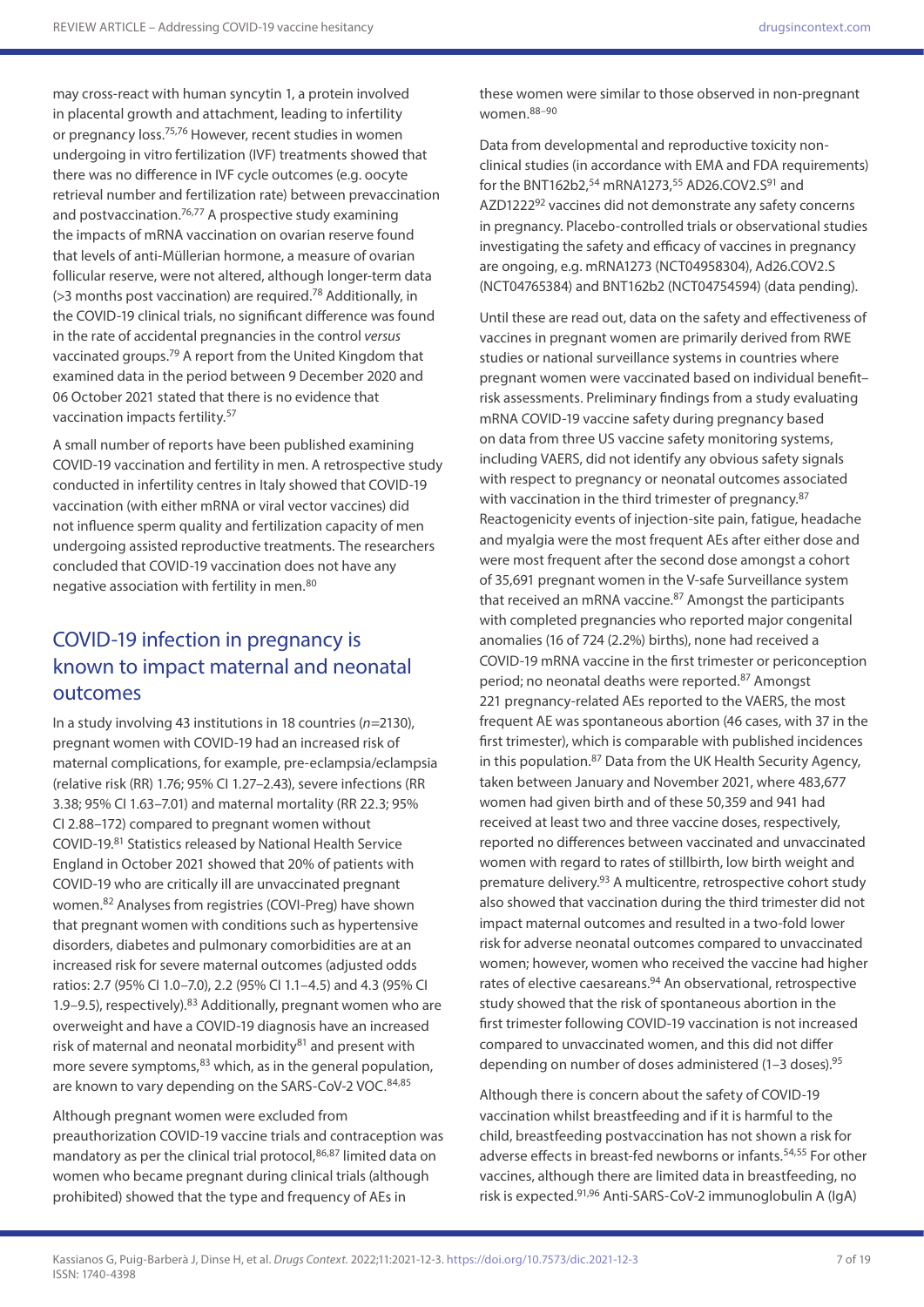and immunoglobulin G (IgG) are detected in the breast milk of COVID-19-naive women vaccinated with BNT162b2, mRNA-1273 and AZD1222, with the strongest reactivity observed mainly after the second dose. The potential transfer of protective antibodies against SARS-CoV-2 in breast milk may provide protective benefits to breastfeed infants.<sup>97</sup> Additionally, some studies have shown that, following COVID-19 vaccination, anti-SARS-CoV-2 antibodies are transferred through the placenta to the foetus, likely giving rise to neonatal protection and thus further supporting vaccination in this population.<sup>98,99</sup>

Given the known risks and severity of COVID-19 during pregnancy, advisory committees (e.g. American College of Obstetricians and Gynaecologists, Royal College of Obstetricians and Gynaecologists and the CDC) have stated that COVID-19 vaccines (both the primary regimen and boosters) are strongly recommended and/or should not be withheld from women who are pregnant or breastfeeding as the benefits outweigh the potential risks.100–102 As the pandemic evolves, new VOCs emerge, and more data become available, the risk–benefit profile of COVID-19 should be continually monitored in pregnant women.

### COVID-19 vaccines do not cause infection

The currently available COVID-19 vaccines do not contain the live SARS-CoV-2 virus or any components that can cause infection.103 The mRNA molecules in BNT162b2 and mRNA-1273 are non-infectious and non-integrating, encoding only part of the virus (the SARS-CoV-2 spike S glycoprotein); therefore, there is no risk of infection or insertional mutagenesis.<sup>35</sup> Vectorbased vaccines use a different virus, such as adenovirus, with an altered genome to encode the SARS-CoV-2 S glycoprotein, and are replication deficient (non-integrating).<sup>74</sup> Immunization with COVID-19 vaccines may induce mild and short-term AEs. Such events may be signs that the vaccine is eliciting an innate immune response, are not a sign of infection and are observed with other vaccines.100,104,105

## Vaccination is important even with the emergence of new COVID19 variants

Various SARS-CoV-2 VOCs have emerged during the pandemic, including Alpha (B.1.1.7), Beta (B.1.3.5.1), Gamma (P.1), Delta (B.1.617.2) and Omicron (B.1.1.529). Overall, data have shown that the vaccines have differing, and sometimes less efficient, neutralization capacities against VOCs compared to the wild-type lineage.<sup>43,47,52,106-108</sup> However, crossprotective efficacy against VOCs by vaccines based on the wild-type lineage has been shown, suggesting that, although neutralizing titres may be lower, they are sufficient to provide protection.47 AZD1222 vaccine efficacy against symptomatic infection was 70.4% (95% CI 43.6–84.5) for Alpha (B.1.1.7).106 Vaccine efficacy has been shown with BNT162b2 (100% (95% CJ 53.5–100.0) against infection) $47$  and Ad26.COV2.S (73.1% (95% CI 40.0-89.4) against severe disease)<sup>43</sup> in South

Africa at a time when the Beta (B.1.351) variant was most prevalent.

Delta (B.1.617.2) was globally dominant in mid-2021 and recognized as an important and highly transmissible VOC (reproductive number of 5.08 *versus* 2.79 for the wild type).109 Immunogenicity against Delta (B.1.617.2) by Ad26.COV2.S and AZD1222 vaccination has been shown, although this is to a lesser degree compared to wild-type or other variants. Ad26.COV2.S elicited a 1.7-fold decrease in neutralizing titres compared to wild-type at 8 months post-vaccination<sup>67</sup> and, similarly, neutralizing titres by AZD1222 showed a 3.2-fold reduction 28 days after the second dose.<sup>51</sup> Both BNT162b2 and mRNA-1273 give rise to neutralizing antibodies against Delta (B.1.617.2), which are decreased compared to the wild-type (1.4-fold and 2.1-fold decrease, respectively).<sup>52,107</sup> Although there is a decrease in neutralizing antibodies, RWE studies have shown that COVID-19 vaccines still have high levels of effectiveness against Delta after two doses.<sup>110</sup>

Omicron (B.1.1.529), the most recent VOC identified in November 2021, has significantly more mutations than other variants of concern and exhibits partial immune escape characteristics.<sup>111</sup> It is known that the initial primary vaccine regimen gives rise to neutralizing titres against Omicron that are lower than those induced against prior VOCs<sup>112,113</sup> and it has been shown to provide insufficient protection against infection.114,115 Therefore, boosters have become an important vaccination strategy for Omicron (see next section).

The immunogenicity and efficacy (disease severity or infection) of vaccines against VOCs, particularly regarding long-term data, reported from the pivotal randomized controlled trials is still limited. However, RWE supports the available data and demonstrates vaccine effectiveness against VOCs amongst the general population (for a systematic review, refer to Higdon et al.<sup>69</sup>).

## Booster vaccinations may increase protection when immunity begins to wane

Prime-boosting is a common vaccination strategy used with other infectious diseases<sup>48,116</sup> to maintain antibody titres above the threshold required for protection. Clinical trials $51,52,117$  and observational studies $118$  investigating thirddose boosters of COVID-19 vaccines have indicated that these increase neutralizing antibody titres and T cell immune responses and help to maintain efficacy or effectiveness levels observed after the initial vaccine regimen.<sup>51,52,117,118</sup> COVID-19 vaccines administered as boosters are well tolerated, consistent with the primary regimens.49–53 Neutralizing antibody data have also shown that vaccine booster doses offer a higher protection against the highly transmissible Omicron (B.1.1.529) VOC when compared to the standard two-dose regimen, which elicits reduced effectiveness.<sup>112,113</sup> Memory T and B cells have also been reported to contribute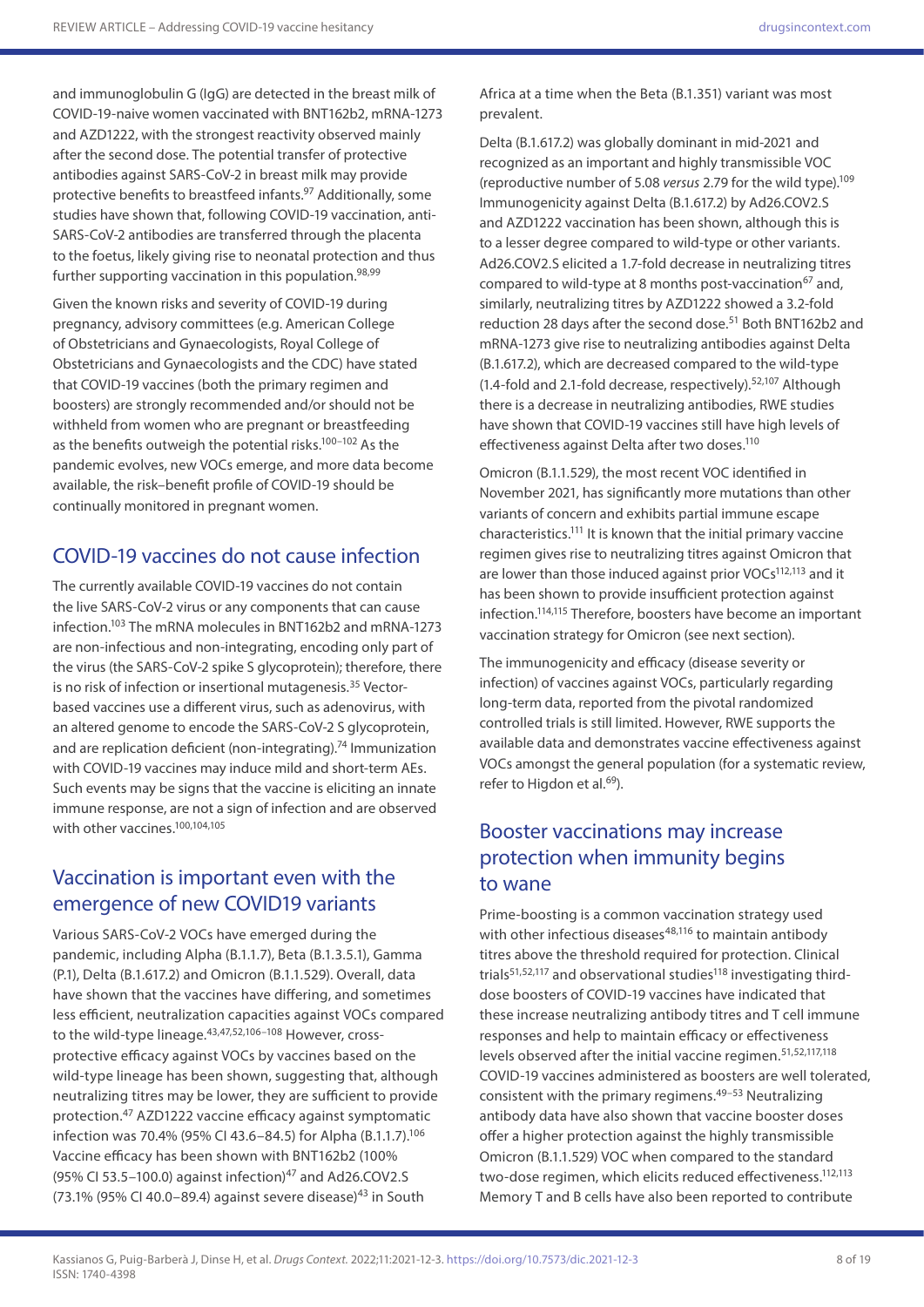to the neutralizing breadth of antibodies against Omicron (B.1.1.529) following a booster dose.113,119 Boosters have also been shown to substantially increase protection against Omicron (B.1.1.529)-related symptomatic disease (administered ≥6 months after second dose)<sup>120</sup> and hospitalization.<sup>138</sup> This effectiveness has been shown to wane after ≥3 months,<sup>138</sup> consistent with UK Health Security Agency<sup>121</sup> and CDC data,<sup>122</sup> which showed that vaccine effectiveness against Omicronrelated symptomatic disease decreases despite a booster dose. The current data are based on emerging RWE drawn from multiple studies with different methodologies and limitations, thus further studies are required to fully elucidate their impact.

Owing to their safety and efficacy profiles, both homologous and heterologous booster vaccinations are approved by numerous regulatory authorities, including the FDA, EMA and MHRA, with mRNA vaccines being generally preferred for booster dosing.123,124 These approvals were initially for healthcare workers and those in high-risk groups, but eligibility has since widened to anyone ≥18 years.<sup>54,55</sup> Second booster (fourth) doses have been approved in certain high-risk populations, such as the elderly population, those who are immunocompromised, and healthcare workers, to improve immunity following waning after the initial booster dose.<sup>125</sup> Second-generation vaccines, which may have a prolonged duration of protection, increased breadth of protection, and an ability to reduce transmission of disease, are currently being investigated in clinical trials.39,40

## Vaccination is still effective and well tolerated in individuals who have already had COVID-19

Current recommendations, e.g. from the CDC and WHO, suggest COVID-19 vaccination regardless of prior infection.100,126 Those with symptomatic infection should defer vaccination until symptoms have resolved. Some bodies, such as the UK Health Security Agency, advise that vaccination should occur 4 weeks following symptom onset or, in those who are asymptomatic, 4 weeks after testing positive for SARS-CoV-2.124 In those who have received passive antibody therapy as part of COVID-19 treatment, vaccination should be deferred for at least 90 days, as reinfection is uncommon in the 90 days after initial infection based on the estimated half-life of these products and their expected time of protection.100 In a report by the CDC, those with previous COVID-19 infections who were unvaccinated were 2.3 times likely to be reinfected than those who were vaccinated.<sup>127</sup>

Evidence shows that immune responses in individuals who have previously been infected with SARS-CoV-2 are robust after a single dose of BNT162b2, reaching similar IgG titres to those elicited by the full two-dose regimen in COVID-19-naive individuals,128,129 demonstrating the value of vaccination even after prior infection.

Additionally, although immunological memory may exist after COVID-19 infection, immune responses wane over time.100 Recent studies have demonstrated immunological memory for up to 8 months postsymptom onset as per IgG levels, whilst SARS-CoV-2-specific memory CD4+ and CD8+ T cells declined with a half-life of 3-5 months.<sup>130</sup> Of note, data are emerging indicating that natural immunity via prior infection may give rise to a lower antibody concentration when compared to vaccination.131 Additionally, vaccination may prevent longterm sequelae following COVID-19, although further research is warranted to assess how the infection/vaccination sequence may impact this.132–134 COVID-19 reinfection is becoming increasingly common with COVID-19, particularly following the Omicron surge, including amongst those have been fully vaccinated.10 Although this may fuel vaccine hesitancy, data have also shown that, whilst previous SARS-CoV-2 infection in unvaccinated individuals can provide moderate protection, booster vaccination can maintain a high level (>70%) of protection against hospitalization and death in those with breakthrough infections.135

Although the majority of participants in clinical trials with COVID-19 vaccines did not have prior COVID-19 infection, evidence comparing those with and without COVID-19 infection prior to vaccination shows that it does not impact vaccine efficacy and safety.

## Vaccination protects both me and others

The benefits of widespread immunization can be seen in RWE effectiveness data from the broad national immunization programme in Israel, showing declines in case numbers after the primary regimen and additional (third) doses.<sup>31,118</sup> Hospitalization rates, the number of new cases and positivity rates dropped relative to peak values after the initiation of the vaccination campaign. This pattern of decline followed the vaccine prioritization order: the decline was greater in older individuals, with consecutive drops observed in other age groups. Moreover, the effect was greater in cities where a larger proportion of individuals were vaccinated earlier.<sup>31</sup>

Data suggest that a leading driver of SARS-CoV-2 transmission is viral load,<sup>136</sup> which is also associated with COVID-19 severity<sup>137,138</sup> and can vary depending on VOC (e.g. viral load is approximately 1,000 times higher in those infected with Delta [B.1.617.2] *versus* the wild type).139 COVID-19 vaccines have been shown to remain effective despite this higher viral load. For example, data from the United Kingdom, captured during periods when Alpha (B.1.1.7) and Delta (B.1.617.2) VOCs were prevalent, showed that BNT162b2 and AZD1222 were able to prevent new PCR-positive cases and infections; however, infections that did occur in vaccinated individuals had a similar peak viral load to those in unvaccinated individuals.140

Another driver of SARS-CoV-2 transmission is asymptomatic infection, which may account for more than half of all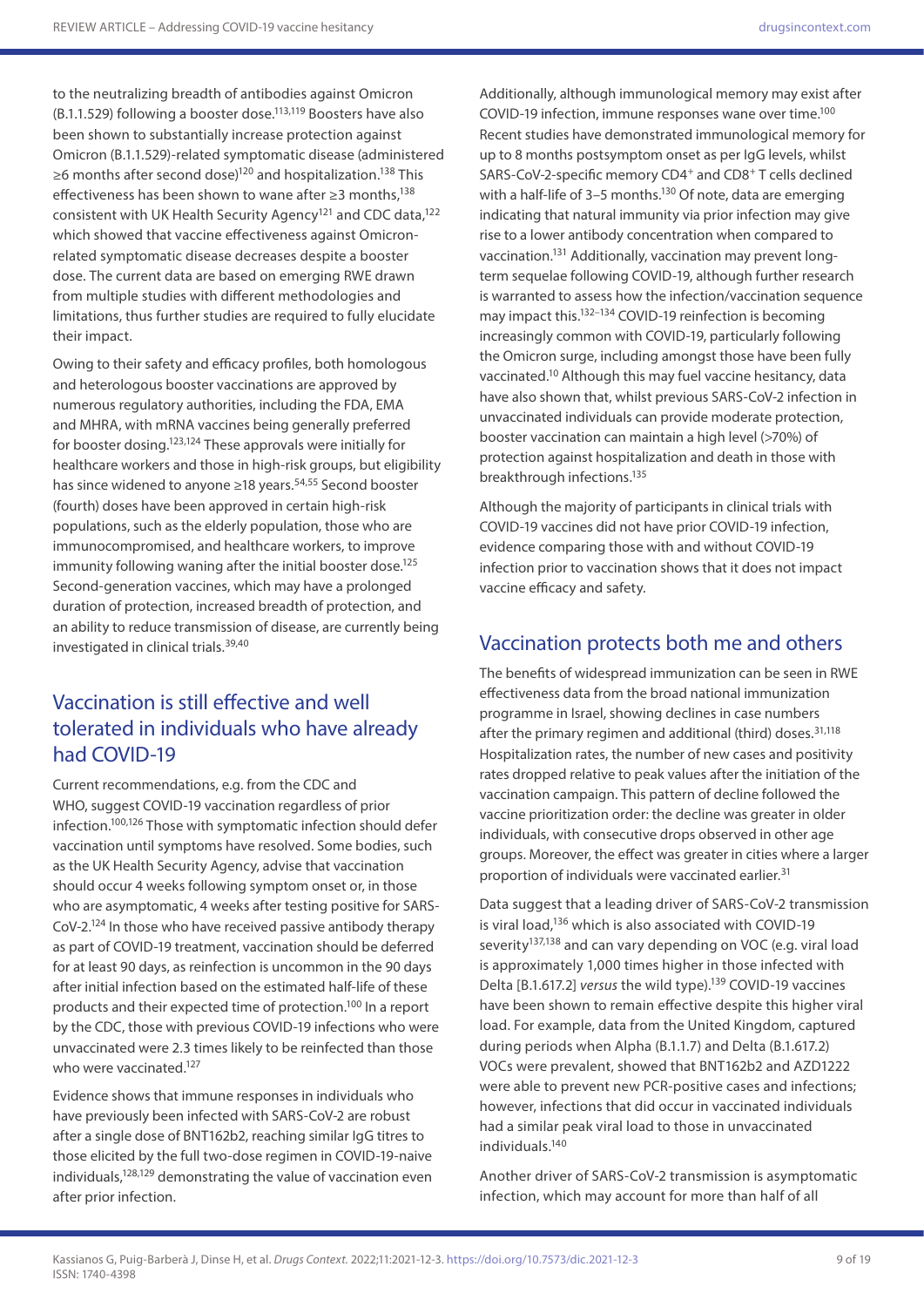#### **Box 1. Key considerations for healthcare professionals when conducting a conversation with a COVID-19 vaccine-hesitant individual.158–160**

#### **Before the conversation starts**

• Pay attention to a calm and relaxed atmosphere and to your own body language in the conversation (open, approachable posture)

#### **Start the conversation with open-ended questions**

- Open-ended questions allow individuals to respond with more information about their feelings and attitudes, enabling a clearer understanding of their concerns
- Example: *'What are the main reasons that you are concerned (or even anxious) about having the vaccine?'*

### **Acknowledge anxiety and concerns**

- Acknowledging the concern reassures the individual that you are open and helps you to identify the source of their anxiety
- Example: '*It is understandable that there is a lot of information to take in, and some sources do not always present the information in the same way*'

### **Encourage and give positive feedback**

- Encouragement motivates the individual and shows that they are valued
- Example: *'It is clear you have done a lot of research and consideration about the vaccine'*

### **Actively listen and build trust**

- Actively listening gives you the chance to fully understand the point of view of the individual and respond with empathy
- Example: *'I can understand your concern with X, this is a mostly clearable doubt/misconception'*

### **Share information but do not overwhelm**

- Overloading the individual with too much information may cause mistrust or confusion
- Example: *'What do you know about how the vaccines were developed? If you would like, I can share some information about it'*

### **Present evidence-based information clearly**

- Providing evidence-based information and discussing benefits *versus* risks in a succinct and clear manner enhances understanding and builds trust
- Example: *'COVID-19 vaccines prevent X % of hospitalizations' not: 'X% of people are hospitalized if they have COVID-19 after being vaccinated'*

### **End the conversation with a summary**

- By summarizing the conversation, it is possible to ensure that everything has been understood and whether there are still any unanswered questions
- Example: *'Your concern was X. The concerns are comprehensible in the current context. You said, you already know X about COVID-19 vaccines and we could add X to the knowledge'*

### **Consider the format of the conversation (e.g. face-to-face** *versus* **telephone consultation)**

• Be cognisant that telephone consultations are less personal, and the individual may disclose less information in this format; allow time for all questions/concerns to be addressed

### **Other considerations**

• Be sure to give evidence-based information, and clearly review the benefits/risks with the patient, and how it may protect the individual as well as the population as a whole

transmissions.141 A systematic review on EMA-approved vaccines reported that vaccination has an efficacy of 80–90% against infection, including asymptomatic infection.<sup>142</sup> Limiting asymptomatic infection may reduce the risk of transmission, although the extent of this risk reduction is currently uncertain.143

Indirect protection via high vaccine uptake is important when considering members of the community who are unable to receive vaccines<sup>144</sup> or individuals where vaccination has been shown to have a lower efficacy, such as haematology cancer patients, those who are immunocompromised, and solid organ transplant recipients, where seroconversion rates following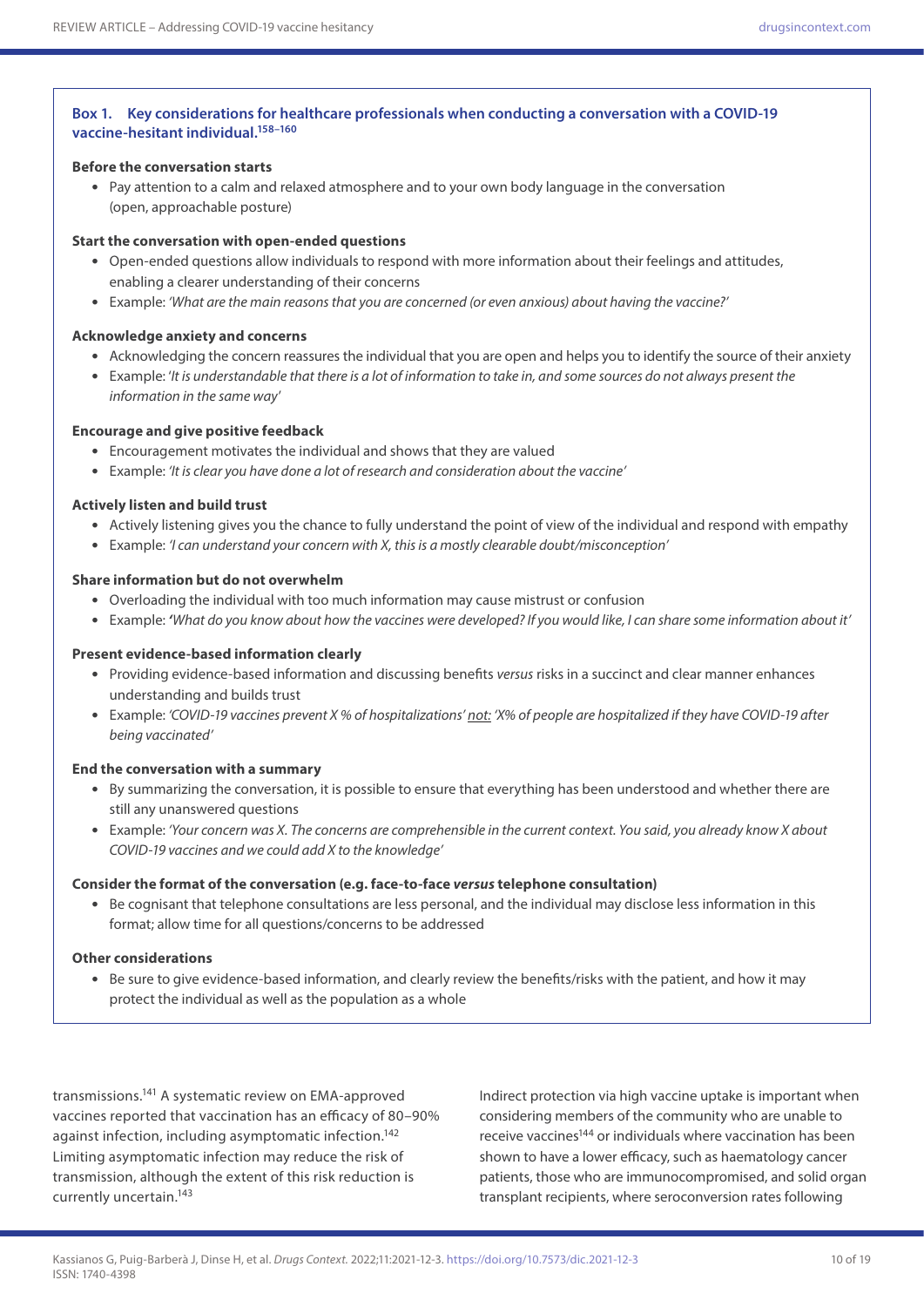vaccination are significantly lower.<sup>145</sup> Furthermore, a higher disease prevalence and transmission rate drives the emergence of new SARS-CoV-2 variants, thus lowering prevalence by vaccinating a larger proportion of the population lessens the likelihood of the emergence of VOCs.<sup>146</sup>

# **Discussion**

Providing evidence-based information is crucial to overcoming vaccine hesitancy and there is a rapidly evolving body of evidence on COVID-19 vaccination. For healthcare specialists, and especially the lay public, this information is complex and may be difficult to interpret. Additionally, whilst accurate, simplified sources of information are available to the general public (such as public health body and government resources), the internet, news outlets and social media can be major sources of misinformation and can cause fear, mistrust and confusion about COVID-19 vaccination, fuelling vaccine hesitancy.147 Healthcare professionals are well placed to disseminate reliable information regarding vaccination and combat misinformation, and doing so in the correct manner is crucial to address concerns adequately and effectively. However, it should also be acknowledged that, whilst vaccines have proven a robust tool to combat the pandemic, COVID-19 will continue to pose many challenges in the future. As mentioned previously, the first vaccines approved have shown disadvantages in terms of duration of protection and, whilst booster doses can restore immune protection against Omicron (B.1.1.529) to previous levels,<sup>148</sup> this may not be the case for future variants. It is still unknown if seasonal/yearly boosters or variant-adapted vaccines to target virus evolution will be required. It must also be acknowledged that vaccines may have different effectiveness depending on the population, for example, in younger paediatric patients (aged 5-11 years),<sup>149</sup> thus could warrant further avenues of research as to how to achieve optimal effectiveness in such populations. Additionally, although vaccine safety continues to be actively surveyed, long-term, 5-year safety data are not yet available for the current vaccines. Furthermore, given the huge proliferation of data since the start of the pandemic, interpretation is challenging and should be conducted with caution as there may be caveats and limitations with study design and conduct. Some pitfalls include incomplete datasets, studies lacking controls or appropriate stratification, the capture of data at different timepoints (which can be misleading, e.g. during different periods of VOC prevalence,

different restriction measures depending on country-specific government policies), and biased datasets (e.g. those that do not account for asymptomatic individuals due to lack of testing in this population). Articles that are publicly available that have not yet undergone peer review have steeply increased with the onset of the pandemic due to the rapidly evolving information available and should also be handled with caution. Healthcare professionals should be cognisant and transparent regarding these weaknesses and unknowns of vaccines and the data behind them, as this could also be important to foster trust and public confidence in vaccines.

Debunking beliefs that are not backed by evidence is rarely successful. Rather, the emotion (predominantly fears) behind hesitancy should be acknowledged and addressed to communicate effectively with those who have uncertainties. Discontinuation of contact with vaccination sceptics should be avoided. General guidance on how to communicate effectively with those who may be vaccine hesitant is provided in Box 1.

One possible technique in such conversations for shared decision-making is Motivational Interviewing (MI), which is a patient-centred communication style that engages the patient in conversation and supports their self-efficacy whilst encouraging their internal motivation for attitudinal change.<sup>150-152</sup> Five core skills are involved in MI: asking open questions, affirming, reflective listening, summarizing, and informing and advising, only if prior permission was given by the patient.<sup>151</sup> MI could be a useful tool in encouraging change of attitude in vaccine-anxious persons by effectively communicating risks for both the minor and rare but serious AEs associated with vaccination.<sup>153</sup>

# **Conclusion**

COVID-19 vaccine hesitancy is a worldwide public health challenge and societies are faced with an enormous community and individual burden. Reaching those who are unvaccinated remains a key priority as is the reinforcement of the urgent need to be vaccinated with boosters against highly transmissible variants such as Omicron (B.1.1.529). Providing evidence-based information centrally contributes to the global effort to fight the pandemic. Comprehensible facts as well as individual and cultureadapted shared decision procedures can improve motivation to get vaccinated in COVID-19 vaccine-hesitant individuals.

**Contributions:** All authors contributed equally to the preparation of this review. All named authors meet the International Committee of Medical Journal Editors (ICMJE) criteria for authorship for this article and have given their approval for this version to be published.

**Disclosure and potential conflicts of interest:** HD and MT have nothing to disclose. GK is chairman of the RAISE Pan-European Influenza Group (20 countries), a board member of European Scientific Working Group on Influenza (ESWI), National Immunisation Lead of the Royal College of General Practitioners, and President of the British Global & Travel Health Association; he participated in advisory boards or lectured at meetings organized by MSD, Sanofi Vaccines, Pfizer, Seqirus, AstraZeneca, GSK, Valneva, and Janssen and has lectured at meetings organized by the European Parliament, UK Health Security Agency, and ESWI. JPB has previously received honoraria and/or consulting fees from Seqirus and Sanofi Vaccines. SP and ÖT have received salary support from BioNTech SE. ÖT is a cofounder of BioNTech SE and TRON (Translational Oncology Mainz), holds issued patents with BioNTech SE and TRON, and holds BioNTech SE shares. All authors received medical writing support during drafting of this manuscript. The International Committee of Medical Journal Editors (ICMJE) Potential Conflicts of Interests form for the authors is available for download at: <https://www.drugsincontext.com/wp-content/uploads/2022/05/dic.2021-12-3-COI.pdf>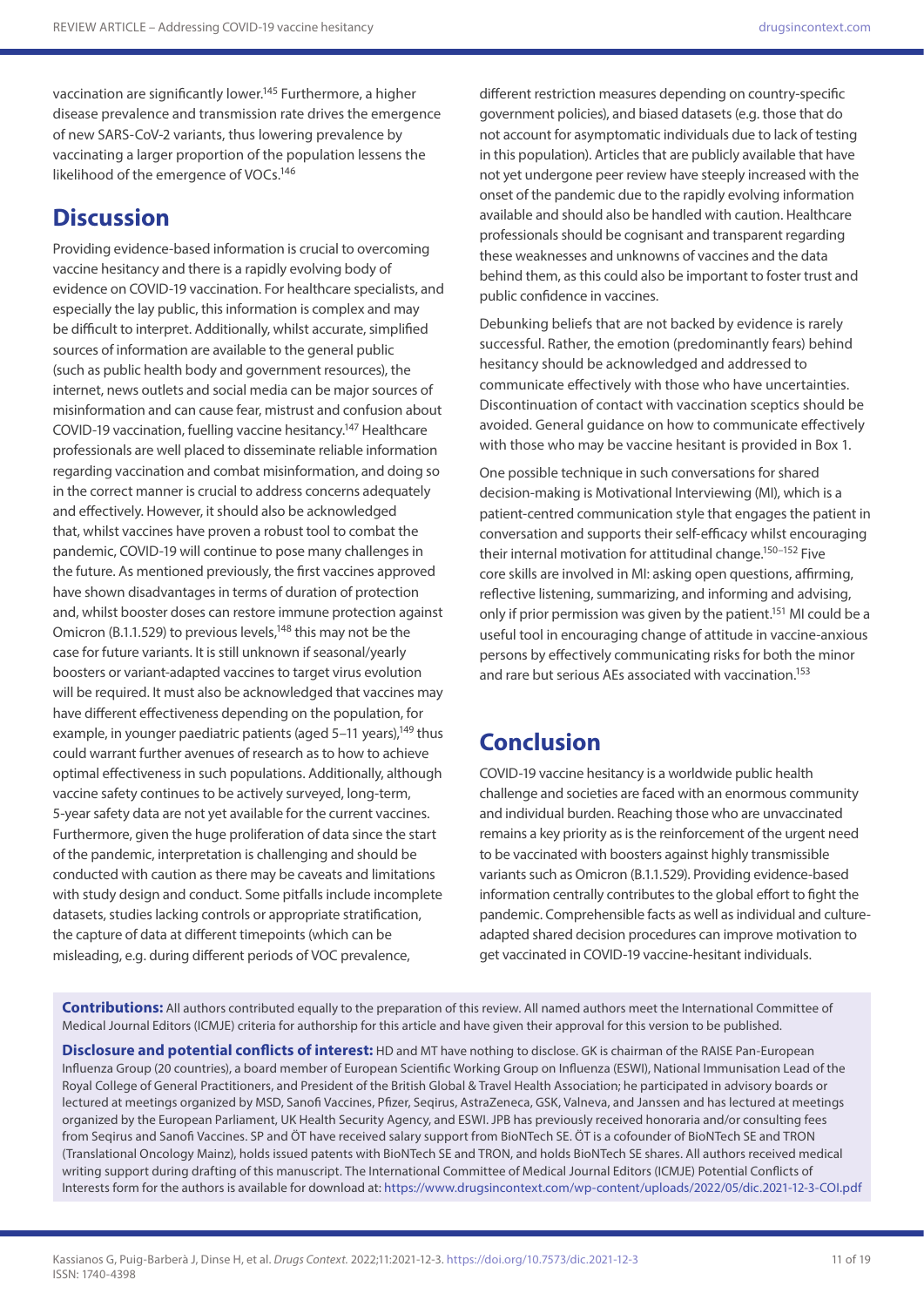**Acknowledgements:** Medical writing support, including assisting authors with the development of the outline and initial draft and incorporation of comments was provided by Cindy Cheung, PhD, from Scion, and Camilla West, PhD, and Andrew Finlayson, PhD, from BioNTech, according to Good Publication Practice guidelines.

**Funding declaration:** BioNTech SE provided funding to the Medical Communications agency Scion for the development of the initial outline and literature search.

**Copyright:** Copyright © 2022 Kassianos G, Puig-Barberà J, Dinse H, Teufel M, Türeci Ö, Pather S. Published by *Drugs in Context* under Creative Commons License Deed CC BY NC ND 4.0, which allows anyone to copy, distribute and transmit the article provided it is properly attributed in the manner specified below. No commercial use without permission.

**Correct attribution:** Copyright © 2022 Kassianos G, Puig-Barberà J, Dinse H, Teufel M, Türeci Ö, Pather S. <https://doi.org/10.7573/dic.2021-12-3>. Published by *Drugs in Context* under Creative Commons License Deed CC BY NC ND 4.0.

**Article URL:** <https://www.drugsincontext.com/addressing-covid-19-vaccine-hesitancy>

**Correspondence:** Shanti Pather, BioNTech SE, Mainz, Germany. Email: [shanti.pather@biontech.de](mailto:shanti.pather@biontech.de)

**Provenance:** Submitted; externally peer reviewed.

**Submitted:** 29 December 2021; **Accepted:** 13 April 2022; **Publication date:** 20 June 2022.

*Drugs in Context* is published by BioExcel Publishing Ltd. Registered office: Plaza Building, Lee High Road, London, England, SE13 5PT.

BioExcel Publishing Limited is registered in England Number 10038393. VAT GB 252 7720 07.

For all manuscript and submissions enquiries, contact the Editorial office [editorial@drugsincontext.com](mailto:editorial@drugsincontext.com)

For all permissions, rights and reprints, contact David Hughes [david.hughes@bioexcelpublishing.com](mailto:david.hughes@bioexcelpublishing.com)

## **References**

- 1. Andre FE, Booy R, Bock HL, et al. Vaccination greatly reduces disease, disability, death and inequity worldwide. *Bull World Health Organ*. 2008;86(2):140–146.<https://apps.who.int/iris/handle/10665/270129>
- 2. Pormohammad A, Zarei M, Ghorbani S, et al. Efficacy and safety of COVID-19 vaccines: a systematic review and meta-analysis of randomized clinical trials. *Vaccines*. 2021;9(5):467. <https://doi.org/10.3390/vaccines9050467>
- 3. Morens DM, Folkers GK, Fauci AS. The concept of classical herd immunity may not apply to COVID-19. *J Infect Dis*. 2022. <https://doi.org/10.1093/infdis/jiac109>
- 4. Loomba S, Figueiredo A de, Piatek SJ, Graaf K de, Larson HJ. Measuring the impact of COVID-19 vaccine misinformation on vaccination intent in the UK and USA. *Nat Hum Behav*. 2021;5(3):337–348.<https://doi.org/10.1038/s41562-021-01056-1>
- 5. Tenforde MW, Self WH, Adams K, et al. Association between mRNA vaccination and COVID-19 hospitalization and disease severity. *JAMA*. 2021;326(20):2043–2054. <https://doi.org/10.1001/jama.2021.19499>
- 6. Neumann-Böhme S, Varghese NE, Sabat I, et al. Once we have it, will we use it? A European survey on willingness to be vaccinated against COVID-19. *Eur J Health Econ*. 2020;21(7):977–982.<https://doi.org/10.1007/s10198-020-01208-6>
- 7. Khubchandani J, Sharma S, Price JH, Wiblishauser MJ, Sharma M, Webb FJ. COVID-19 vaccination hesitancy in the United States: a rapid National Assessment. *J Community Health*. 2021;46(2):270–277.<https://doi.org/10.1007/s10900-020-00958-x>
- 8. MacDonald NE. Vaccine hesitancy: definition, scope and determinants. *Vaccine*. 2015;33(34):4161–4164. <https://doi.org/10.1016/j.vaccine.2015.04.036>
- 9. Cascini F, Pantovic A, Al-Ajlouni Y, Failla G, Ricciardi W. Attitudes, acceptance and hesitancy among the general population worldwide to receive the COVID-19 vaccines and their contributing factors: a systematic review. *EClinicalMedicine*. 2021;40:101113.<https://doi.org/10.1016/j.eclinm.2021.101113>
- 10. Pulliam JRC, van Schalkwyk C, Govender N, et al. Increased risk of SARS-CoV-2 reinfection associated with emergence of Omicron in South Africa. *Science*. 2022;376. <https://doi.org/10.1126/science.abn4947>
- 11. Veneti L, Bøås H, Bråthen Kristoffersen A, et al. Reduced risk of hospitalisation among reported COVID-19 cases infected with the SARS-CoV-2 Omicron BA.1 variant compared with the Delta variant, Norway, December 2021 to January 2022. *Euro Surveill*. 2022;27(4). <https://doi.org/10.2807/1560-7917.ES.2022.27.4.2200077>
- 12. Jarrett C, Wilson R, O'Leary M, Eckersberger E, Larson HJ. Strategies for addressing vaccine hesitancy a systematic review. *Vaccine*. 2015;33(34):4180–4190. <https://doi.org/10.1016/j.vaccine.2015.04.040>
- 13. Sherman RE, Anderson SA, Dal Pan GJ, et al. Real-world evidence what is it and what can it tell us? *N Engl J Med*. 2016;375(23):2293–2297. <https://doi.org/10.1056/NEJMsb1609216>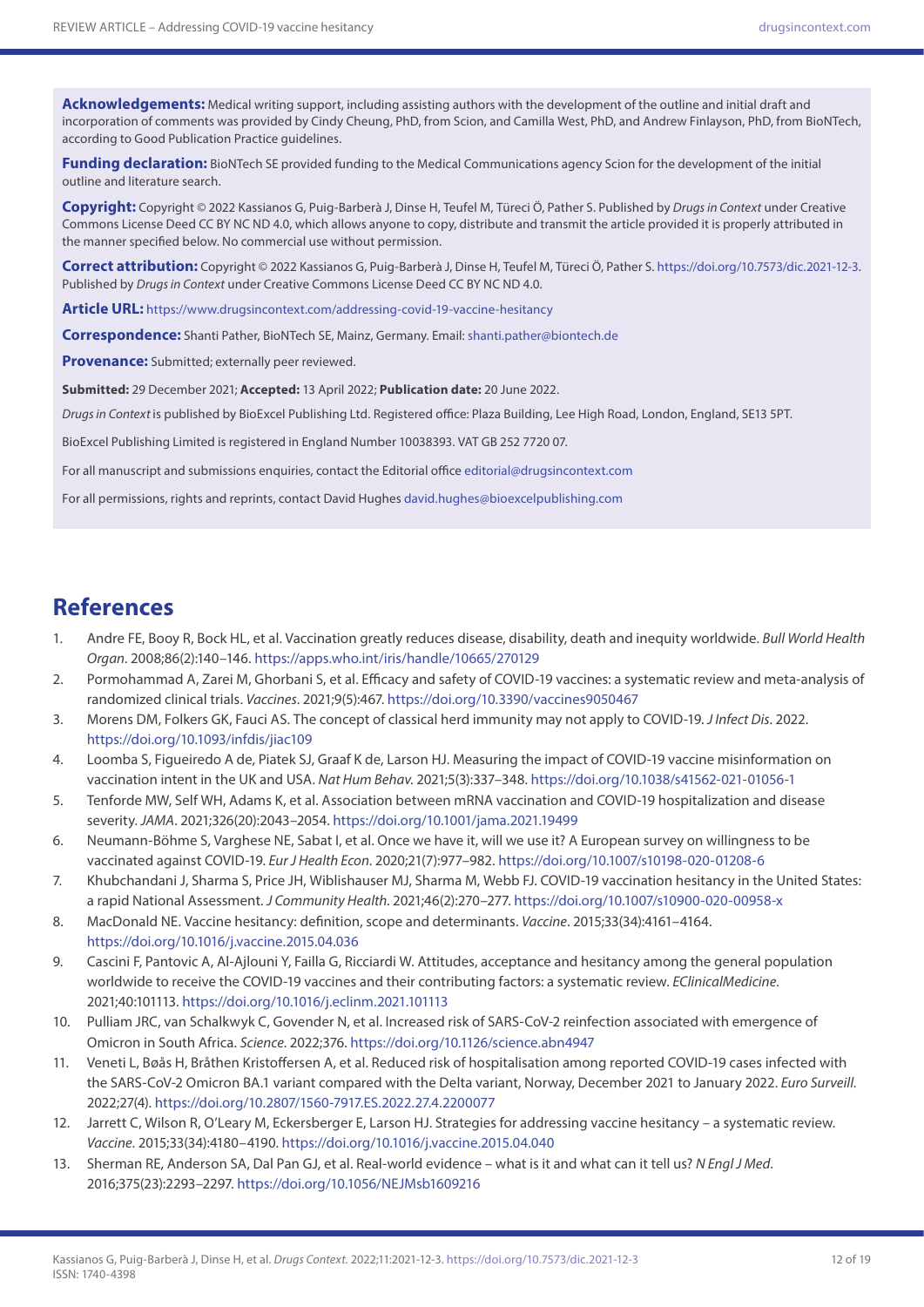- 14. Pew Research Center. Growing share of americans say they plan to get a COVID-19 vaccine or already have. [https://www.](https://www.pewresearch.org/science/2021/03/05/growing-share-of-americans-say-they-plan-to-get-a-covid-19-vaccine-or-already-have) [pewresearch.org/science/2021/03/05/growing-share-of-americans-say-they-plan-to-get-a-covid-19-vaccine-or-already-have/](https://www.pewresearch.org/science/2021/03/05/growing-share-of-americans-say-they-plan-to-get-a-covid-19-vaccine-or-already-have). Accessed August 20, 2021.
- 15. Sethi S, Kumar A, Mandal A, et al. The UPTAKE study: implications for the future of COVID-19 vaccination trial recruitment in UK and beyond. *Trials*. 2021;22(1):296. <https://doi.org/10.1186/s13063-021-05250-4>
- 16. European Medicines Agency. EMA considerations on COVID-19 vaccine approval. [https://www.ema.europa.eu/en/ema-considerations-covid-19-vaccine-approval.](https://www.ema.europa.eu/en/ema-considerations-covid-19-vaccine-approval) Accessed August 20, 2021.
- 17. European Medicines Agency. COVID-19 vaccines: development, evaluation, approval and monitoring. [https://www.ema.europa.](https://www.ema.europa.eu/en/human-regulatory/overview/public-health-threats/coronavirus-disease-covid-19/treatments-vaccines/covid-19-vaccines-development-evaluation-approval-monitoring) [eu/en/human-regulatory/overview/public-health-threats/coronavirus-disease-covid-19/treatments-vaccines/covid-19-vaccines](https://www.ema.europa.eu/en/human-regulatory/overview/public-health-threats/coronavirus-disease-covid-19/treatments-vaccines/covid-19-vaccines-development-evaluation-approval-monitoring)[development-evaluation-approval-monitoring.](https://www.ema.europa.eu/en/human-regulatory/overview/public-health-threats/coronavirus-disease-covid-19/treatments-vaccines/covid-19-vaccines-development-evaluation-approval-monitoring) Accessed August 20, 2021.
- 18. International Coalition of Medicines Regulatory Authorities. Global regulatory workshop on COVID-19 vaccine development. [http://www.icmra.info/drupal/news/March2020/summary.](http://www.icmra.info/drupal/news/March2020/summary) Accessed August 20, 2021.
- 19. International Coalition of Medicines Regulatory Authorities. ICMRA SARS-CoV-2 vaccines workshop #2 summary. <http://www.icmra.info/drupal/news/22june2020/summary>. Accessed August 20, 2021.
- 20. US Department of Health and Human Services, US Food and Drug Administration, Center for Biologics Evaluation and Research. Development and licensure of vaccines to prevent COVID-19: guidance for industry. [https://www.fda.gov/regulatory](https://www.fda.gov/regulatory-information/search-fda-guidance-documents/development-and-licensure-vaccines-prevent-covid-19)[information/search-fda-guidance-documents/development-and-licensure-vaccines-prevent-covid-19.](https://www.fda.gov/regulatory-information/search-fda-guidance-documents/development-and-licensure-vaccines-prevent-covid-19) Accessed August 26, 2021.
- 21. World Health Organization. Considerations for the assessment of COVID-19 vaccines for listing by WHO. [https://cdn.who.int/](https://cdn.who.int/media/docs/default-source/in-vitro-diagnostics/covid19/considerations-who-evaluation-of-covid-vaccine_v25_11_2020.pdf?sfvrsn=f14bc2b1_3&download=true) [media/docs/default-source/in-vitro-diagnostics/covid19/considerations-who-evaluation-of-covid-vaccine\\_v25\\_11\\_2020.](https://cdn.who.int/media/docs/default-source/in-vitro-diagnostics/covid19/considerations-who-evaluation-of-covid-vaccine_v25_11_2020.pdf?sfvrsn=f14bc2b1_3&download=true) [pdf?sfvrsn=f14bc2b1\\_3&download=true.](https://cdn.who.int/media/docs/default-source/in-vitro-diagnostics/covid19/considerations-who-evaluation-of-covid-vaccine_v25_11_2020.pdf?sfvrsn=f14bc2b1_3&download=true) Accessed August 26, 2021.
- 22. Canada Health. Drug and vaccine authorizations for COVID-19: overview. 2021. [https://www.canada.ca/en/health-canada/](https://www.canada.ca/en/health-canada/services/drugs-health-products/covid19-industry/drugs-vaccines-treatments/authorization.html#a3) [services/drugs-health-products/covid19-industry/drugs-vaccines-treatments/authorization.html#a3](https://www.canada.ca/en/health-canada/services/drugs-health-products/covid19-industry/drugs-vaccines-treatments/authorization.html#a3). Accessed August 20, 2021.
- 23. Krammer F. SARS-CoV-2 vaccines in development. *Nature*. 2020;586(7830):516–527.<https://doi.org/10.1038/s41586-020-2798-3>
- 24. Medicines and Healthcare products Regulatory Agency. Rolling review for marketing authorisation applications. [https://www.gov.uk/guidance/rolling-review-for-marketing-authorisation-applications.](https://www.gov.uk/guidance/rolling-review-for-marketing-authorisation-applications) Accessed August 20, 2021.
- 25. US Food and Drug Administration. Emergency use authorization for vaccines to prevent COVID-19: guidance for industry. [https://www.fda.gov/media/142749/download.](https://www.fda.gov/media/142749/download) Accessed December 28, 2021.
- 26. Singh K, Mehta S. The clinical development process for a novel preventive vaccine: an overview. *J Postgrad Med*. 2016;62(1):4–11. <https://doi.org/10.4103/0022-3859.173187>
- 27. Voysey M, Clemens SAC, Madhi SA, et al. Safety and efficacy of the ChAdOx1 nCoV-19 vaccine (AZD1222) against SARS-CoV-2: an interim analysis of four randomised controlled trials in Brazil, South Africa, and the UK. *Lancet*. 2021;397(10269):99–111. [https://doi.org/10.1016/S0140-6736\(20\)32661-1](https://doi.org/10.1016/S0140-6736(20)32661-1)
- 28. Baden LR, El Sahly HM, Essink B, et al. Efficacy and safety of the mRNA-1273 SARS-CoV-2 vaccine. *N Engl J Med*. 2021;384(5):403– 416. <https://doi.org/10.1056/NEJMoa2035389>
- 29. Polack FP, Thomas SJ, Kitchin N, et al. Safety and efficacy of the BNT162b2 mRNA Covid-19 vaccine. *N Engl J Med*. 2020;383(27):2603–2615. <https://doi.org/10.1056/NEJMoa2034577>
- 30. The rgp120 HIV Vaccine Study Group. Placebo-controlled phase 3 trial of a recombinant glycoprotein 120 vaccine to prevent HIV-1 infection. *J Infect Dis*. 2005;191(5):654–665. <https://doi.org/10.1086/428404>
- 31. Rossman H, Shilo S, Meir T, Gorfine M, Shalit U, Segal E. COVID-19 dynamics after a national immunization program in Israel. *Nat Med*. 2021;27(6):1055–1061.<https://doi.org/10.1038/s41591-021-01337-2>
- 32. Corbett KS, Edwards DK, Leist SR, et al. SARS-CoV-2 mRNA vaccine design enabled by prototype pathogen preparedness. *Nature*. 2020;586(7830):567–571.<https://doi.org/10.1038/s41586-020-2622-0>
- 33. Rauch S, Jasny E, Schmidt KE, Petsch B. New vaccine technologies to combat outbreak situations. *Front Immunol*. 2018;9:1963. <https://doi.org/10.3389/fimmu.2018.01963>
- 34. European Medicines Agency. Zabeno summary of product characteristics. [https://www.ema.europa.eu/en/documents/product](https://www.ema.europa.eu/en/documents/product-information/zabdeno-epar-product-information_en.pdf)[information/zabdeno-epar-product-information\\_en.pdf](https://www.ema.europa.eu/en/documents/product-information/zabdeno-epar-product-information_en.pdf). Accessed December 28, 2021.
- 35. Pardi N, Hogan MJ, Porter FW, Weissman D. mRNA vaccines a new era in vaccinology. *Nat Rev Drug Discov*. 2018;17(4):261–279. <https://doi.org/10.1038/nrd.2017.243>
- 36. Jacobson JM, Routy J-P, Welles S, et al. Dendritic cell immunotherapy for HIV-1 infection using autologous HIV-1 RNA: a randomized, double-blind, placebo-controlled clinical trial. *J Acquir Immune Defic Syndr*. 2016;72(1):31–38. <https://doi.org/10.1097/QAI.0000000000000926>
- 37. Kübler H, Scheel B, Gnad-Vogt U, et al. Self-adjuvanted mRNA vaccination in advanced prostate cancer patients: a first-in-man phase I/IIa study. *J Immunother Cancer*. 2015;3:26. <https://doi.org/10.1186/s40425-015-0068-y>
- 38. Weide B, Pascolo S, Scheel B, et al. Direct injection of protamine-protected mRNA: results of a phase 1/2 vaccination trial in metastatic melanoma patients. *J Immunother*. 2009;32(5):498–507.<https://doi.org/10.1097/CJI.0b013e3181a00068>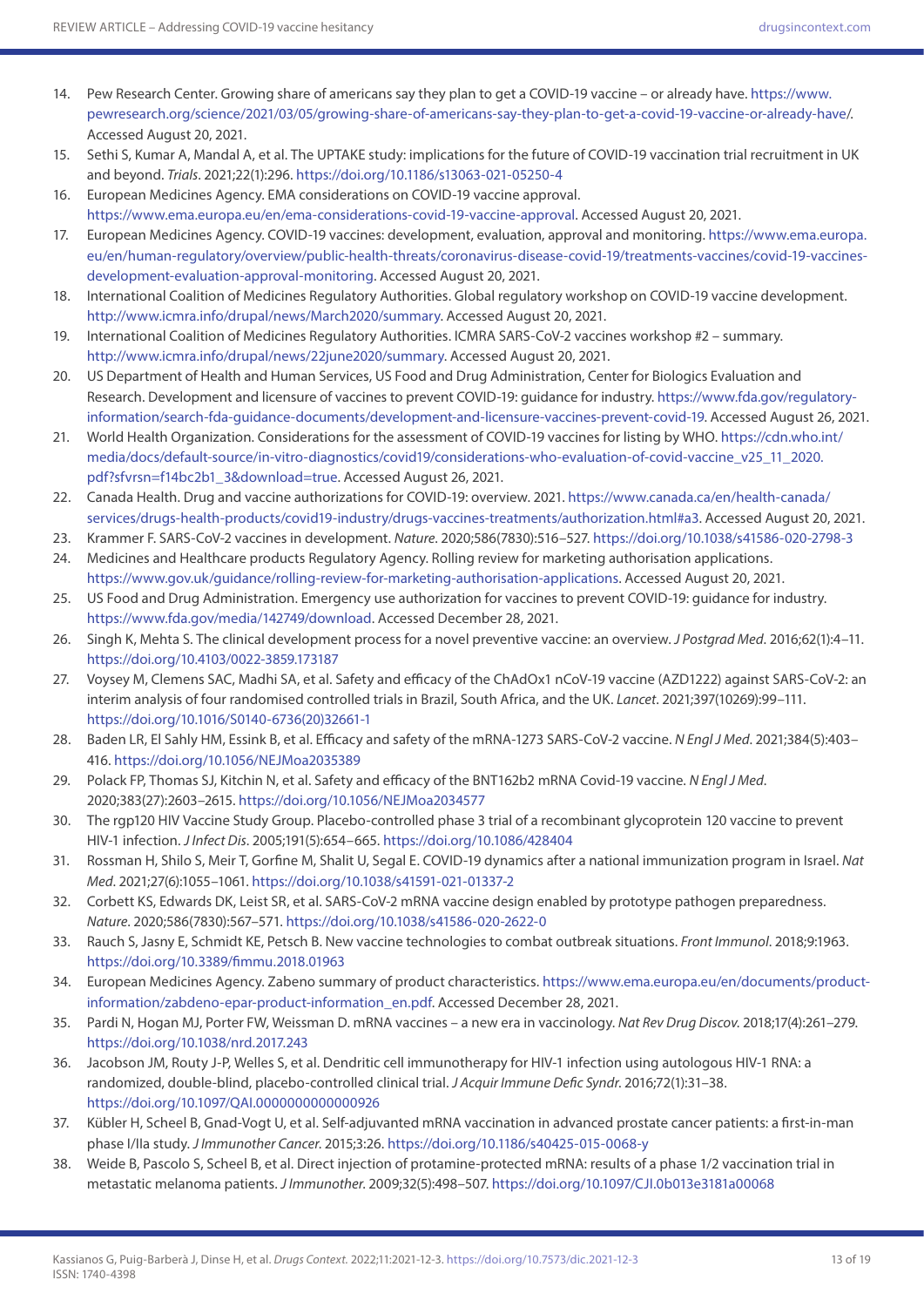- 39. Clinicaltrials.gov. NCT05004181. Safety and immunogenicity of RNA-based vaccines against SARS-CoV-2 variants in healthy participants. <https://clinicaltrials.gov/ct2/show/NCT05004181>. Accessed December 28, 2021.
- 40. Clinicaltrials.gov. NCT05249829. A study to evaluate the immunogenicity and safety of omicron variant vaccines in comparison with mRNA-1273 booster vaccine for COVID-19.<https://clinicaltrials.gov/ct2/show/NCT05249829>. Accessed December 28, 2021.
- 41. World Health Organization. COVID-19 vaccine trial designs in the context of authorized COVID-19 vaccines and expanding global access: ethical considerations: policy brief, 29 November 2021. <https://apps.who.int/iris/handle/10665/349693>. Accessed December 28, 2021.
- 42. US Food and Drug Administration. Development and licensure of vaccines to prevent COVID-19. [https://www.fda.gov/regulatory](https://www.fda.gov/regulatory-information/search-fda-guidance-documents/development-and-licensure-vaccines-prevent-covid-19)[information/search-fda-guidance-documents/development-and-licensure-vaccines-prevent-covid-19.](https://www.fda.gov/regulatory-information/search-fda-guidance-documents/development-and-licensure-vaccines-prevent-covid-19) Accessed August 26, 2021.
- 43. Sadoff J, Gray G, Vandebosch A, et al. Safety and efficacy of single-dose Ad26.COV2.S vaccine against Covid-19. *N Engl J Med*. 2021;384(23):2187–2201.<https://doi.org/10.1056/NEJMoa2101544>
- 44. European Medicines Agency. ZOSTAVAX summary of product characteristics. [https://www.ema.europa.eu/en/documents/](https://www.ema.europa.eu/en/documents/product-information/zostavax-epar-product-information_en.pdf) [product-information/zostavax-epar-product-information\\_en.pdf](https://www.ema.europa.eu/en/documents/product-information/zostavax-epar-product-information_en.pdf). Accessed December 28, 2021.
- 45. European Medicines Agency. Pandemic influenza vaccine H5N1 baxter summary of product characteristics. [https://www.ema.](https://www.ema.europa.eu/en/documents/product-information/pandemic-influenza-vaccine-h5n1-baxter-epar-product-information_en.pdf) [europa.eu/en/documents/product-information/pandemic-influenza-vaccine-h5n1-baxter-epar-product-information\\_en.pdf.](https://www.ema.europa.eu/en/documents/product-information/pandemic-influenza-vaccine-h5n1-baxter-epar-product-information_en.pdf) Accessed December 28, 2021.
- 46. Levin EG, Lustig Y, Cohen C, et al. Waning immune humoral response to BNT162b2 Covid-19 vaccine over 6 months. *N Engl J Med*. 2021.<https://doi.org/10.1056/NEJMoa2114583>
- 47. Thomas SJ, Moreira ED, Kitchin N, et al. Safety and efficacy of the BNT162b2 mRNA Covid-19 vaccine through 6 months. *N Engl J Med*. 2021. <https://doi.org/10.1056/NEJMoa2110345>
- 48. Yang L, Grenfell BT, Mina MJ. Waning immunity and re-emergence of measles and mumps in the vaccine era. *Curr Opin Virol*. 2020;40:48–54. <https://doi.org/10.1016/j.coviro.2020.05.009>
- 49. Munro APS, Janani L, Cornelius V, et al. Safety and immunogenicity of seven COVID-19 vaccines as a third dose (booster) following two doses of ChAdOx1 nCov-19 or BNT162b2 in the UK (COV-BOOST): a blinded, multicentre, randomised, controlled, phase 2 trial. *Lancet*. 2021;398(10318):2258–2276. [https://doi.org/10.1016/S0140-6736\(21\)02717-3](https://doi.org/10.1016/S0140-6736(21)02717-3)
- 50. Falsey AR, Frenck RW, Walsh EE, et al. SARS-CoV-2 neutralization with BNT162b2 vaccine dose 3. *N Engl J Med*. 2021;385(17):1627– 1629. <https://doi.org/10.1056/NEJMc2113468>
- 51. Flaxman A, Marchevsky NG, Jenkin D, et al. Reactogenicity and immunogenicity after a late second dose or a third dose of ChAdOx1 nCoV-19 in the UK: a substudy of two randomised controlled trials (COV001 and COV002). *Lancet*. 2021;398(10304):981– 990. [https://doi.org/10.1016/S0140-6736\(21\)01699-8](https://doi.org/10.1016/S0140-6736(21)01699-8)
- 52. Choi A, Koch M, Wu K, et al. Serum neutralizing activity of mRNA-1273 against SARS-CoV-2 variants. *J Virol*. 2021:JVI0131321. <https://doi.org/10.1128/JVI.01313-21>
- 53. Chalkias S, Schwartz H, Nestorova B, et al. Safety and immunogenicity of a 100 μg mRNA-1273 vaccine booster for Severe Acute Respiratory Syndrome Coronavirus-2 (SARS-CoV-2). *medRxiv*. <https://www.medrxiv.org/content/10.1101/2022.03.04.22271830v1>. Accessed December 28, 2021.
- 54. European Medicines Agency. Summary of product characteristics Comirnaty concentrate. [https://www.ema.europa.eu/en/](https://www.ema.europa.eu/en/documents/product-information/comirnaty-epar-product-information_en.pdf) [documents/product-information/comirnaty-epar-product-information\\_en.pdf](https://www.ema.europa.eu/en/documents/product-information/comirnaty-epar-product-information_en.pdf). Accessed August 20, 2021.
- 55. European Medicines Agency. Summary of Product Characteristics COVID-19 vaccine moderna. [https://www.ema.europa.eu/en/](https://www.ema.europa.eu/en/documents/product-information/spikevax-previously-covid-19-vaccine-moderna-epar-product-information_en.pdf) [documents/product-information/spikevax-previously-covid-19-vaccine-moderna-epar-product-information\\_en.pdf.](https://www.ema.europa.eu/en/documents/product-information/spikevax-previously-covid-19-vaccine-moderna-epar-product-information_en.pdf) Accessed December 28, 2021.
- 56. McNeil MM, Weintraub ES, Duffy J, et al. Risk of anaphylaxis after vaccination in children and adults. *J Allergy Clin Immunol*. 2016;137(3):868–878.<https://doi.org/10.1016/j.jaci.2015.07.048>
- 57. Medicines and Healthcare products Regulatory Agency. Coronavirus vaccine weekly summary of Yellow Card reporting. [https://www.gov.uk/government/publications/coronavirus-covid-19-vaccine-adverse-reactions/coronavirus-vaccine-summary](https://www.gov.uk/government/publications/coronavirus-covid-19-vaccine-adverse-reactions/coronavirus-vaccine-summary-of-yellow-card-reporting)[of-yellow-card-reporting.](https://www.gov.uk/government/publications/coronavirus-covid-19-vaccine-adverse-reactions/coronavirus-vaccine-summary-of-yellow-card-reporting) Accessed October 19, 2021.
- 58. Shay DK, Gee J, Su JR, et al. Safety monitoring of the Janssen (Johnson & Johnson) COVID-19 vaccine United States, March-April 2021. *MMWR Morb Mortal Wkly Rep*. 2021;70(18):680–684.<https://doi.org/10.15585/mmwr.mm7018e2>
- 59. Centers for Disease Control and Prevention. Update: thrombosis with thrombocytopenia syndrome (TTS) following U.S. COVID-19 vaccines Advisory Committee on Immunization Practices (ACIP). Meeting date: 12 May 2021. [https://www.cdc.gov/vaccines/acip/meetings/slides-2021-05-12.html.](https://www.cdc.gov/vaccines/acip/meetings/slides-2021-05-12.html) Accessed December 28, 2021.
- 60. Centers for Disease Control and Prevention. FDA and CDC lift recommended pause on Johnson & Johnson (Janssen) COVID-19 vaccine use following thorough safety review. [https://www.cdc.gov/media/releases/2021/fda-cdc-lift-vaccine-use.html.](https://www.cdc.gov/media/releases/2021/fda-cdc-lift-vaccine-use.html) Accessed August 20, 2021.
- 61. World Health Organization. Interim recommendations for use of the ChAdOx1-S [recombinant] vaccine against COVID-19 (AstraZeneca COVID-19 vaccine AZD1222 Vaxzevria™, SII COVISHIELD™). [https://www.who.int/publications/i/item/WHO-2019](https://www.who.int/publications/i/item/WHO-2019-nCoV-vaccines-SAGE_recommendation-AZD1222-2021.1) [nCoV-vaccines-SAGE\\_recommendation-AZD1222-2021.1](https://www.who.int/publications/i/item/WHO-2019-nCoV-vaccines-SAGE_recommendation-AZD1222-2021.1). Accessed December 28, 2021.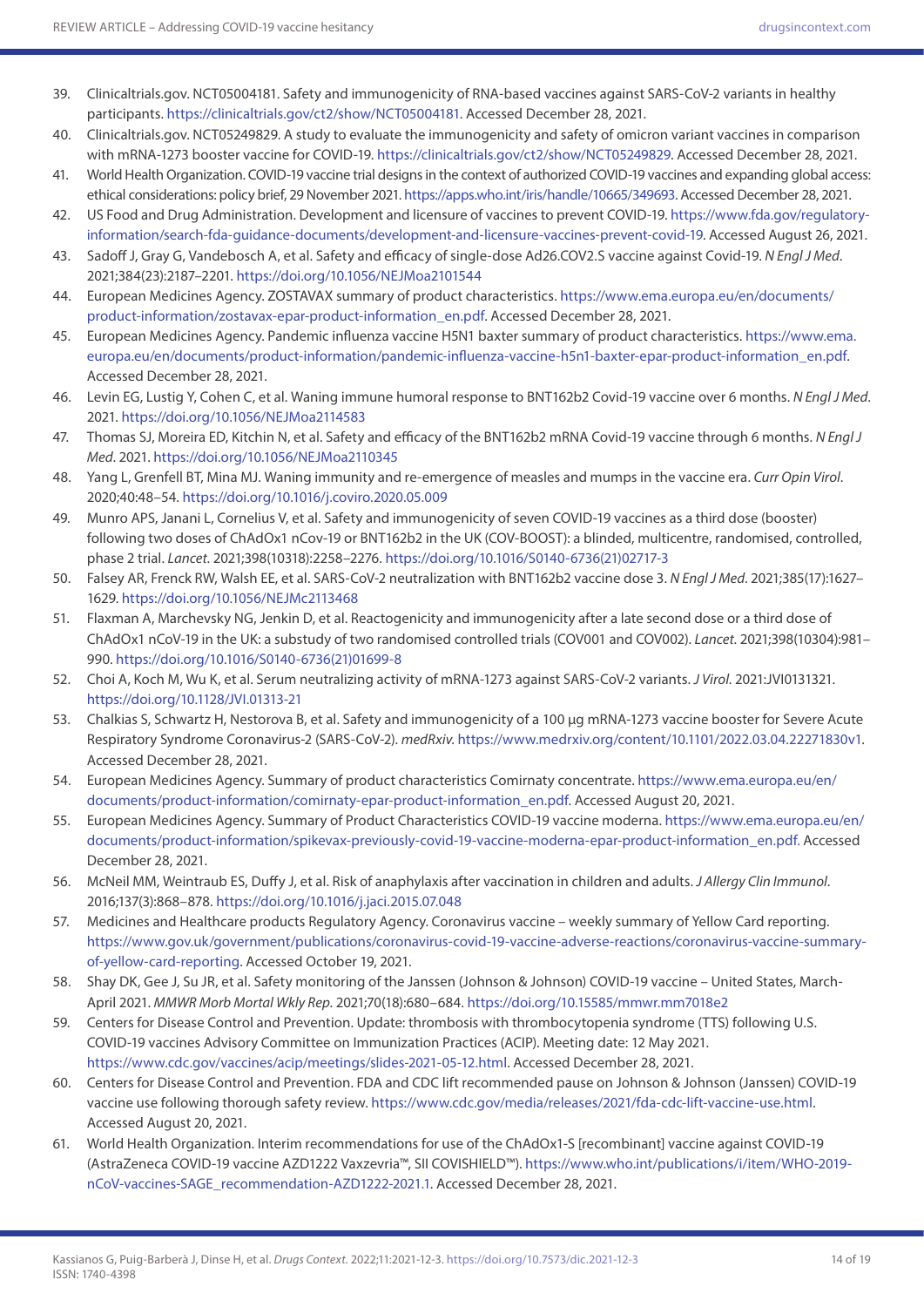- 62. Welsh KJ, Baumblatt J, Chege W, Goud R, Nair N. Thrombocytopenia including immune thrombocytopenia after receipt of mRNA COVID-19 vaccines reported to the Vaccine Adverse Event Reporting System (VAERS). *Vaccine*. 2021;39(25):3329–3332. <https://doi.org/10.1016/j.vaccine.2021.04.054>
- 63. Klok FA, Kruip MJHA, van der Meer NJM, et al. Incidence of thrombotic complications in critically ill ICU patients with COVID-19. *Thromb Res*. 2020;191:145–147.<https://doi.org/10.1016/j.thromres.2020.04.013>
- 64. European Medicines Agency. Comirnaty and Spikevax: possible link to very rare cases of myocarditis and pericarditis. [https://www.](https://www.ema.europa.eu/en/news/comirnaty-spikevax-possible-link-very-rare-cases-myocarditis-pericarditis) [ema.europa.eu/en/news/comirnaty-spikevax-possible-link-very-rare-cases-myocarditis-pericarditis.](https://www.ema.europa.eu/en/news/comirnaty-spikevax-possible-link-very-rare-cases-myocarditis-pericarditis) Accessed December 28, 2021.
- 65. Centers for Disease Control and Prevention. Myocarditis and Pericarditis After mRNA COVID-19 Vaccination. [https://www.cdc.gov/coronavirus/2019-ncov/vaccines/safety/myocarditis.html.](https://www.cdc.gov/coronavirus/2019-ncov/vaccines/safety/myocarditis.html) Accessed December 28, 2021.
- 66. Centers for Disease Control and Prevention. Use of mRNA COVID-19 vaccine after reports of myocarditis among vaccine recipients: update from the Advisory Committee on Immunization Practices – United States, June 2021. <https://www.cdc.gov/mmwr/volumes/70/wr/mm7027e2.htm>. Accessed December 28, 2021.
- 67. Barouch DH, Stephenson KE, Sadoff J, et al. Durable humoral and cellular immune responses 8 months after Ad26.COV2.S vaccination. *N Engl J Med*. 2021;385(10):951–953. <https://doi.org/10.1056/NEJMc2108829>
- 68. Oster ME, Shay DK, Su JR, et al. Myocarditis cases reported after mRNA-based COVID-19 vaccination in the US From December 2020 to August 2021. *JAMA*. 2022;327(4):331–340.<https://doi.org/10.1001/jama.2021.24110>
- 69. Higdon MM, Wahl B, Jones CB, et al. A systematic review of COVID-19 vaccine efficacy and effectiveness against SARS-CoV-2 infection and disease. [https://www.medrxiv.org/content/10.1101/2021.09.17.21263549v1.](https://www.medrxiv.org/content/10.1101/2021.09.17.21263549v1) Accessed December 28, 2021.
- 70. Jackson LA, Anderson EJ, Rouphael NG, et al. An mRNA vaccine against SARS-CoV-2 preliminary report. *N Engl J Med*. 2020;383(20):1920–1931.<https://doi.org/10.1056/NEJMoa2022483>
- 71. Mulligan MJ, Lyke KE, Kitchin N, et al. Phase I/II study of COVID-19 RNA vaccine BNT162b1 in adults. *Nature*. 2020;586(7830):589– 593.<https://doi.org/10.1038/s41586-020-2639-4>
- 72. Centers for Disease Control and Prevention. Understanding mRNA COVID-19 vaccines. [https://www.cdc.gov/coronavirus/2019](https://www.cdc.gov/coronavirus/2019-ncov/vaccines/different-vaccines/mrna.html) [ncov/vaccines/different-vaccines/mrna.html](https://www.cdc.gov/coronavirus/2019-ncov/vaccines/different-vaccines/mrna.html). Accessed August 20, 2021.
- 73. Mendonça SA, Lorincz R, Boucher P, Curiel DT. Adenoviral vector vaccine platforms in the SARS-CoV-2 pandemic. *NPJ Vaccines*. 2021;6(1):97. <https://doi.org/10.1038/s41541-021-00356-x>
- 74. Teijaro JR, Farber DL. COVID-19 vaccines: modes of immune activation and future challenges. *Nat Rev Immunol*. 2021;21(4):195– 197. <https://doi.org/10.1038/s41577-021-00526-x>
- 75. Mattar CN, Koh W, Seow Y, et al. Addressing anti-syncytin antibody levels, and fertility and breastfeeding concerns, following BNT162B2 COVID-19 mRNA vaccination. *medRxiv*. 2021. [https://www.medrxiv.org/content/10.1101/2021.05.23.21257686v1.](https://www.medrxiv.org/content/10.1101/2021.05.23.21257686v1) Accessed December 28, 2021.
- 76. Safrai M, Rottenstreich A, Herzberg S, Imbar T, Reubinoff B, Ben-Meir A. Stopping the misinformation: BNT162b2 COVID-19 vaccine has no negative effect on women's fertility. *medRxiv*. 2021. [https://www.medrxiv.org/](https://www.medrxiv.org/content/10.1101/2021.05.30.21258079v1%20) [content/10.1101/2021.05.30.21258079v1%20.](https://www.medrxiv.org/content/10.1101/2021.05.30.21258079v1%20) Accessed December 28, 2021.
- 77. Morris RS. SARS-CoV-2 spike protein seropositivity from vaccination or infection does not cause sterility. *F S Rep*. 2021. <https://doi.org/10.1016/j.xfre.2021.05.010>
- 78. Mohr-Sasson A, Haas J, Abuhasira S, et al. The effect of Covid-19 mRNA vaccine on serum anti-Müllerian hormone levels. *Hum Reprod*. 2022;37(3):534–541.<https://doi.org/10.1093/humrep/deab282>
- 79. Male V. Are COVID-19 vaccines safe in pregnancy? *Nat Rev Immunol*. 2021;21(4):200–201.<https://doi.org/10.1038/s41577-021-00525-y>
- 80. Reschini M, Pagliardini L, Boeri L, et al. COVID-19 vaccination does not affect reproductive health parameters in men. *Front Public Health*. 2022;10:839967.<https://doi.org/10.3389/fpubh.2022.839967>
- 81. Villar J, Ariff S, Gunier RB, et al. Maternal and neonatal morbidity and mortality among pregnant women with and without COVID-19 infection: the INTERCOVID multinational cohort study. *JAMA Pediatr*. 2021;175(8):817–826. <https://doi.org/10.1001/jamapediatrics.2021.1050>
- 82. National Health Service. NHS encourages pregnant women to get COVID-19 vaccine. [https://www.england.nhs.uk/2021/10/nhs-encourages-pregnant-women-to-get-covid-19-vaccine/](https://www.england.nhs.uk/2021/10/nhs-encourages-pregnant-women-to-get-covid-19-vaccine). Accessed December 28, 2021.
- 83. Vouga M, Favre G, Martinez-Perez O, et al. Maternal outcomes and risk factors for COVID-19 severity among pregnant women. *Sci Rep*. 2021;11(1):13898. <https://doi.org/10.1038/s41598-021-92357-y>
- 84. Vousden N, Ramakrishnan R, Bunch K, et al. Severity of maternal infection and perinatal outcomes during periods of SARS-CoV-2 wildtype, alpha, and delta variant dominance in the UK: prospective cohort study. *BMJ Medicine*. 2022. <https://doi.org/10.1136/bmjmed-2021-000053>
- 85. Adhikari EH, MacDonald L, SoRelle JA, Morse J, Pruszynski J, Spong CY. COVID-19 cases and disease severity in pregnancy and neonatal positivity associated with Delta (B.1.617.2) and Omicron (B.1.1.529) variant predominance. *JAMA*. 2022. <https://doi.org/10.1001/jama.2022.4356>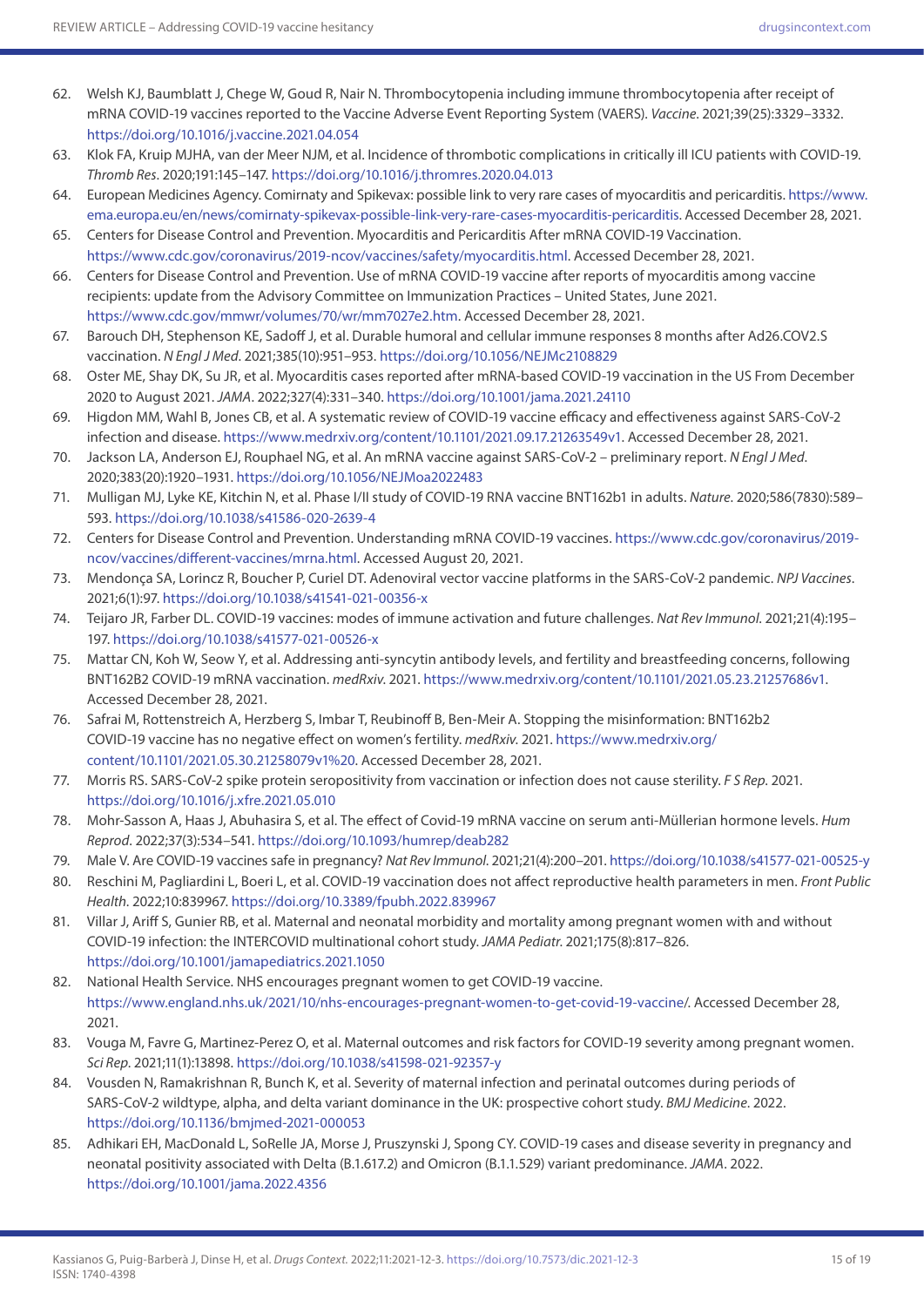- 86. Rasmussen SA, Smulian JC, Lednicky JA, Wen TS, Jamieson DJ. Coronavirus disease 2019 (COVID-19) and pregnancy: what obstetricians need to know. *Am J Obstet Gynecol*. 2020;222(5):415–426. <https://doi.org/10.1016/j.ajog.2020.02.017>
- 87. Shimabukuro TT, Kim SY, Myers TR, et al. Preliminary findings of mRNA Covid-19 vaccine safety in pregnant persons. *N Engl J Med*. 2021;384(24):2273-2282.<https://doi.org/10.1056/NEJMoa2104983>
- 88. Moderna. mRNA-1273 sponsor briefing document. [https://www.fda.gov/media/144452/download.](https://www.fda.gov/media/144452/download) Accessed December 28, 2021.
- 89. US Food and Drug Administration. FDA Briefing Document: Pfizer-BioNTech COVID-19 Vaccine. <https://www.fda.gov/media/144245/download>. Accessed December 28, 2021.
- 90. Janssen Biotech Inc. COVID-19 Vaccine Ad26.COV2.S VAC31518 (JNJ-78436735) Sponsor Briefing Document. [https://www.fda.gov/media/146219/download.](https://www.fda.gov/media/146219/download) Accessed August 20, 2021.
- 91. European Medicines Agency. Summary of Product Characteristics COVID-19 Vaccine Janssen. [https://www.ema.europa.eu/en/](https://www.ema.europa.eu/en/documents/product-information/jcovden-previously-covid-19-vaccine-janssen-epar-product-information_en.pdf) [documents/product-information/jcovden-previously-covid-19-vaccine-janssen-epar-product-information\\_en.pdf](https://www.ema.europa.eu/en/documents/product-information/jcovden-previously-covid-19-vaccine-janssen-epar-product-information_en.pdf). Accessed August 20, 2021.
- 92. Stebbings R, Maguire S, Armour G, et al. Developmental and reproductive safety of AZD1222 (ChAdOx1 nCoV-19) in mice. *Reprod Toxicol*. 2021;104:134–142.<https://doi.org/10.1016/j.reprotox.2021.07.010>
- 93. UK Health Security Agency. COVID-19 vaccine surveillance report Week 11. [https://assets.publishing.service.gov.uk/government/](https://assets.publishing.service.gov.uk/government/uploads/system/uploads/attachment_data/file/1061532/Vaccine_surveillance_report_-_week_11.pdf) [uploads/system/uploads/attachment\\_data/file/1061532/Vaccine\\_surveillance\\_report\\_-\\_week\\_11.pdf](https://assets.publishing.service.gov.uk/government/uploads/system/uploads/attachment_data/file/1061532/Vaccine_surveillance_report_-_week_11.pdf). Accessed December 28, 2021.
- 94. Rottenstreich M, Sela HY, Rotem R, Kadish E, Wiener-Well Y, Grisaru-Granovsky S. Covid-19 vaccination during the third trimester of pregnancy: Rate of vaccination and maternal and neonatal outcomes, a multicentre retrospective cohort study. *BJOG*. 2022;129(2):248–255. <https://doi.org/10.1111/1471-0528.16941>
- 95. Citu IM, Citu C, Gorun F, et al. The risk of spontaneous abortion does not increase following first trimester mRNA COVID-19 vaccination. *J Clin Med*. 2022;11:1698.<https://doi.org/10.3390/jcm11061698>
- 96. European Medicines Agency. Summary of product characteristics COVID-19 vaccine AstraZeneca. [https://www.ema.europa.](https://www.ema.europa.eu/en/documents/product-information/covid-19-vaccine-astrazeneca-product-information-approved-chmp-29-january-2021-pending-endorsement_en.pdf) [eu/en/documents/product-information/covid-19-vaccine-astrazeneca-product-information-approved-chmp-29-january-2021](https://www.ema.europa.eu/en/documents/product-information/covid-19-vaccine-astrazeneca-product-information-approved-chmp-29-january-2021-pending-endorsement_en.pdf) [pending-endorsement\\_en.pdf.](https://www.ema.europa.eu/en/documents/product-information/covid-19-vaccine-astrazeneca-product-information-approved-chmp-29-january-2021-pending-endorsement_en.pdf) Accessed August 20, 2021.
- 97. Valcarce V, Stafford LS, Neu J, et al. Detection of SARS-CoV-2-Specific IgA in the human milk of COVID-19 vaccinated lactating health care workers. *Breastfeed Med*. 2021. <https://doi.org/10.1089/bfm.2021.0122>
- 98. Beharier O, Plitman Mayo R, Raz T, et al. Efficient maternal to neonatal transfer of antibodies against SARS-CoV-2 and BNT162b2 mRNA COVID-19 vaccine. *J Clin Invest*. 2021;131(13):e150319. <https://doi.org/10.1172/JCI154834>
- 99. Kugelman N, Nahshon C, Shaked-Mishan P, et al. Maternal and neonatal SARS-CoV-2 immunoglobulin G antibody levels at delivery after receipt of the BNT162b2 Messenger RNA COVID-19 vaccine during the second trimester of pregnancy. *JAMA Pediatr*. 2022;176(3):290–295. <https://doi.org/10.1001/jamapediatrics.2021.5683>
- 100. Centers for Disease Control and Prevention. Interim clinical considerations for use of COVID-19 vaccines currently authorized in the United States.<https://www.cdc.gov/vaccines/covid-19/clinical-considerations/covid-19-vaccines-us.html>. Accessed August 20, 2021.
- 101. Garg I, Shekhar R, Sheikh AB, Pal S. COVID-19 vaccine in pregnant and lactating women: a review of existing evidence and practice guidelines. *Infect Dis Rep*. 2021;13(3):685–699. <https://doi.org/10.3390/idr13030064>
- 102. Royal College of Obstetricians and Gynaecologists. COVID-19 vaccines, pregnancy and breastfeeding. [https://www.rcog.org.uk/](https://www.rcog.org.uk/en/guidelines-research-services/coronavirus-covid-19-pregnancy-and-womens-health/covid-19-vaccines-and-pregnancy/covid-19-vaccines-pregnancy-and-breastfeeding) [en/guidelines-research-services/coronavirus-covid-19-pregnancy-and-womens-health/covid-19-vaccines-and-pregnancy/covid-](https://www.rcog.org.uk/en/guidelines-research-services/coronavirus-covid-19-pregnancy-and-womens-health/covid-19-vaccines-and-pregnancy/covid-19-vaccines-pregnancy-and-breastfeeding)[19-vaccines-pregnancy-and-breastfeeding](https://www.rcog.org.uk/en/guidelines-research-services/coronavirus-covid-19-pregnancy-and-womens-health/covid-19-vaccines-and-pregnancy/covid-19-vaccines-pregnancy-and-breastfeeding)/. Accessed December 28, 2021.
- 103. Centers for Disease Control and Prevention. Myths and facts about COVID-19 vaccines. <https://www.cdc.gov/coronavirus/2019-ncov/vaccines/facts.html>. Accessed August 20, 2021.
- 104. World Health Organization. Coronavirus disease (COVID-19): vaccines. [https://www.who.int/news-room/q-a-detail/coronavirus-disease-\(covid-19\)-vaccines.](https://www.who.int/news-room/q-a-detail/coronavirus-disease-(covid-19)-vaccines) Accessed December 28, 2021.
- 105. World Health Organization. Coronavirus disease (COVID-19): vaccines safety. [https://www.who.int/news-room/q-a-detail/](https://www.who.int/news-room/q-a-detail/coronavirus-disease-(covid-19)-vaccines-safety) [coronavirus-disease-\(covid-19\)-vaccines-safety.](https://www.who.int/news-room/q-a-detail/coronavirus-disease-(covid-19)-vaccines-safety) Updated 2021. Accessed August 2021.
- 106. Emary KRW, Golubchik T, Aley PK, et al. Efficacy of ChAdOx1 nCoV-19 (AZD1222) vaccine against SARS-CoV-2 variant of concern 202012/01 (B.1.1.7): an exploratory analysis of a randomised controlled trial. *Lancet*. 2021;397(10282):1351–1362. [https://doi.org/10.1016/S0140-6736\(21\)00628-0](https://doi.org/10.1016/S0140-6736(21)00628-0)
- 107. Liu J, Liu Y, Xia H, et al. BNT162b2-elicited neutralization of B.1.617 and other SARS-CoV-2 variants. *Nature*. 2021;596(7871):273- 275. <https://doi.org/10.1038/s41586-021-03693-y>
- 108. Liu Y, Liu J, Xia H, et al. Neutralizing activity of BNT162b2-elicited serum. *N Engl J Med*. 2021;384(15):1466–1468. <https://doi.org/10.1056/NEJMc2102017>
- 109. Liu Y, Rocklöv J. The reproductive number of the Delta variant of SARS-CoV-2 is far higher compared to the ancestral SARS-CoV-2 virus. *J Travel Med*. 2021;28(7):taab124.<https://doi.org/10.1093/jtm/taab124>
- 110. Lopez Bernal J, Andrews N, Gower C, et al. Effectiveness of Covid-19 vaccines against the B.1.617.2 (Delta) Variant. *N Engl J Med*. 2021;385(7):585–594.<https://doi.org/10.1056/NEJMoa2108891>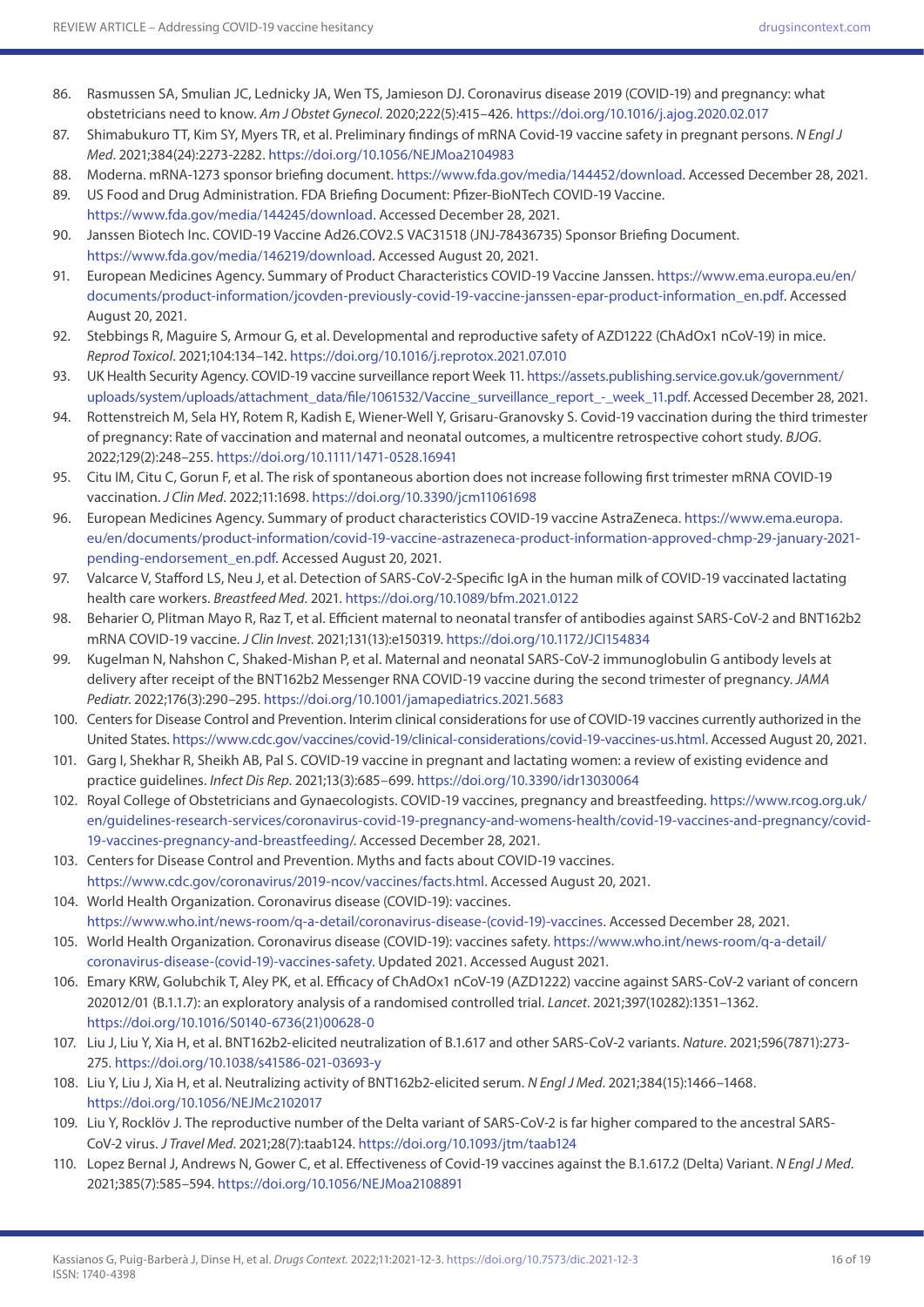- 111. Martin DP, Lytras S, Lucaci AG, et al. Selection analysis identifies unusual clustered mutational changes in Omicron lineage BA.1 that likely impact Spike function. *bioRxiv*. 2022.<https://doi.org/10.1101/2022.01.14.476382>
- 112. Pajon R, Doria-Rose NA, Shen X, et al. SARS-CoV-2 Omicron variant neutralization after mRNA-1273 booster vaccination. *N Engl J Med*. 2022. <https://doi.org/10.1056/NEJMc2119912>
- 113. Muik A, Lui BG, Wallisch A-K, et al. Neutralization of SARS-CoV-2 Omicron by BNT162b2 mRNA vaccine-elicited human sera. *Science*. 2022;375(6581):678–680. <https://doi.org/10.1126/science.abn7591>
- 114. Moderna Press Releases. Moderna announces preliminary booster data and updates strategy to address omicron variant. [https://investors.modernatx.com/news/news-details/2021/Moderna-Announces-Preliminary-Booster-Data-and-Updates-](https://investors.modernatx.com/news/news-details/2021/Moderna-Announces-Preliminary-Booster-Data-and-Updates-Strategy-to-Address-Omicron-Variant/default.aspx)[Strategy-to-Address-Omicron-Variant/default.aspx](https://investors.modernatx.com/news/news-details/2021/Moderna-Announces-Preliminary-Booster-Data-and-Updates-Strategy-to-Address-Omicron-Variant/default.aspx). Accessed December 28, 2021.
- 115. BioNTech Press Releases. Pfizer and BioNTech provide update on Omicron variant. <https://investors.biontech.de/news-releases/news-release-details/pfizer-and-biontech-provide-update-omicron-variant>
- 116. Electronic Medicines Compendium. Boostrix-IPV Summary of Product Characteristics. [https://www.medicines.org.uk/emc/](https://www.medicines.org.uk/emc/product/5302/smpc#gref.) [product/5302/smpc#gref.](https://www.medicines.org.uk/emc/product/5302/smpc#gref.) Accessed December 28, 2021.
- 117. Johnson and Johnson Press Releases. Johnson & Johnson Announces real-world evidence and phase 3 data confirming strong and long-lasting protection of single-shot COVID-19 vaccine in the US. [https://www.jnj.com/johnson-johnson-announces-real](https://www.jnj.com/johnson-johnson-announces-real-world-evidence-and-phase-3-data-confirming-strong-and-long-lasting-protection-of-single-shot-covid-19-vaccine-in-the-u-s)[world-evidence-and-phase-3-data-confirming-strong-and-long-lasting-protection-of-single-shot-covid-19-vaccine-in-the-u-s.](https://www.jnj.com/johnson-johnson-announces-real-world-evidence-and-phase-3-data-confirming-strong-and-long-lasting-protection-of-single-shot-covid-19-vaccine-in-the-u-s) Accessed March 25, 2022.
- 118. Bar-On YM, Goldberg Y, Mandel M, et al. Protection of BNT162b2 vaccine booster against Covid-19 in Israel. *N Engl J Med*. 2021;385(15):1393–1400. <https://doi.org/10.1056/NEJMoa2114255>
- 119. Kotaki R, Adachi Y, Moriyama S, et al. SARS-CoV-2 Omicron-neutralizing memory B-cells are elicited by two doses of BNT162b2 mRNA vaccine. *Sci Immunol*. 2022:eabn8590.<https://doi.org/10.1126/sciimmunol.abn8590>
- 120. Accorsi EK, Britton A, Fleming-Dutra KE, et al. Association between 3 doses of mRNA COVID-19 vaccine and symptomatic infection caused by the SARS-CoV-2 Omicron and Delta variants. *JAMA*. 2022;327(7):639–651. <https://doi.org/10.1001/jama.2022.0470>
- 121. UK Health Security Agency. COVID-19 vaccine surveillance report. Week 4. [https://assets.publishing.service.gov.uk/government/](https://assets.publishing.service.gov.uk/government/uploads/system/uploads/attachment_data/file/1050721/Vaccine-surveillance-report-week-4.pdf) [uploads/system/uploads/attachment\\_data/file/1050721/Vaccine-surveillance-report-week-4.pdf](https://assets.publishing.service.gov.uk/government/uploads/system/uploads/attachment_data/file/1050721/Vaccine-surveillance-report-week-4.pdf). Accessed March 25, 2022.
- 122. Ferdinands JM, Rao S, Dixon BE, et al. Waning 2-dose and 3-dose effectiveness of mRNA vaccines against COVID-19-Associated Emergency Department and Urgent Care Encounters and Hospitalizations among adults during periods of Delta and Omicron Variant Predominance – VISION Network, 10 states, August 2021-January 2022. *MMWR Morb Mortal Wkly Rep*. 2022;71(7):255–263. <https://doi.org/10.15585/mmwr.mm7107e2>
- 123. Centers for Disease Control and Prevention. Summary document for interim clinical considerations. <https://www.cdc.gov/vaccines/covid-19/downloads/summary-interim-clinical-considerations.pdf>. Accessed March 25, 2022.
- 124. UK Health Security Agency. COVID-19 vaccination programme. Information for healthcare practitioners. [https://assets.](https://assets.publishing.service.gov.uk/government/uploads/system/uploads/attachment_data/file/1059979/COVID-19_vaccine_Information_for_healthcare_practitioners_10032022.pdf) [publishing.service.gov.uk/government/uploads/system/uploads/attachment\\_data/file/1059979/COVID-19\\_vaccine\\_](https://assets.publishing.service.gov.uk/government/uploads/system/uploads/attachment_data/file/1059979/COVID-19_vaccine_Information_for_healthcare_practitioners_10032022.pdf) [Information\\_for\\_healthcare\\_practitioners\\_10032022.pdf](https://assets.publishing.service.gov.uk/government/uploads/system/uploads/attachment_data/file/1059979/COVID-19_vaccine_Information_for_healthcare_practitioners_10032022.pdf). Accessed March 25, 2022.
- 125. US Food and Drug Administration. Coronavirus (COVID-19) update: FDA authorizes second booster dose of two COVID-19 vaccines for older and immunocompromised individuals. [https://www.fda.gov/news-events/press-announcements/](https://www.fda.gov/news-events/press-announcements/coronavirus-covid-19-update-fda-authorizes-second-booster-dose-two-covid-19-vaccines-older-and) [coronavirus-covid-19-update-fda-authorizes-second-booster-dose-two-covid-19-vaccines-older-and.](https://www.fda.gov/news-events/press-announcements/coronavirus-covid-19-update-fda-authorizes-second-booster-dose-two-covid-19-vaccines-older-and) Updated March 29, 2022.
- 126. World Health Organization. Getting vaccinated. [https://www.who.int/emergencies/diseases/novel-coronavirus-2019/covid-19-vaccines/advice.](https://www.who.int/emergencies/diseases/novel-coronavirus-2019/covid-19-vaccines/advice) Accessed March 25, 2022.
- 127. Centers for Disease Control and Prevention. Reduced risk of reinfection with SARS-CoV-2 after COVID-19 vaccination Kentucky, May–June 2021. <https://www.cdc.gov/mmwr/volumes/70/wr/mm7032e1.htm>. Accessed March 25, 2022.
- 128. Velasco M, Galán MI, Casas ML, et al. Impact of previous Coronavirus Disease 2019 on immune response after a single dose of BNT162b2 severe acute respiratory syndrome Coronavirus 2 vaccine. *Open Forum Infect Dis*. 2021;8(7):ofab299. <https://doi.org/10.1093/ofid/ofab299>
- 129. Samanovic MI, Cornelius AR, Gray-Gaillard SL, et al. Robust immune responses are observed after one dose of BNT162b2 mRNA vaccine dose in SARS-CoV-2-experienced individuals. *Sci Transl Med*. 2022;14(631):eabi8961. <https://doi.org/10.1126/scitranslmed.abi8961>
- 130. Dan JM, Mateus J, Kato Y, et al. Immunological memory to SARS-CoV-2 assessed for up to 8 months after infection. *Science*. 2021;371(6529). <https://doi.org/10.1126/science.abf4063>
- 131. Shapira G, Abu Hamad R, Weiner C, et al. Population differences in antibody response to SARS-CoV-2 infection and BNT162b2 vaccination. *FASEB J*. 2022;36(4):e22223. <https://doi.org/10.1096/fj.202101492R>
- 132. Kuodi P, Gorelik Y, Zayyad H, et al. Association between vaccination status and reported incidence of post-acute COVID-19 symptoms in Israel: a cross-sectional study of patients tested between March 2020 and November 2021. *medRxiv*. 2022. <https://www.medrxiv.org/content/10.1101/2022.01.05.22268800v2>. Accessed March 25, 2022.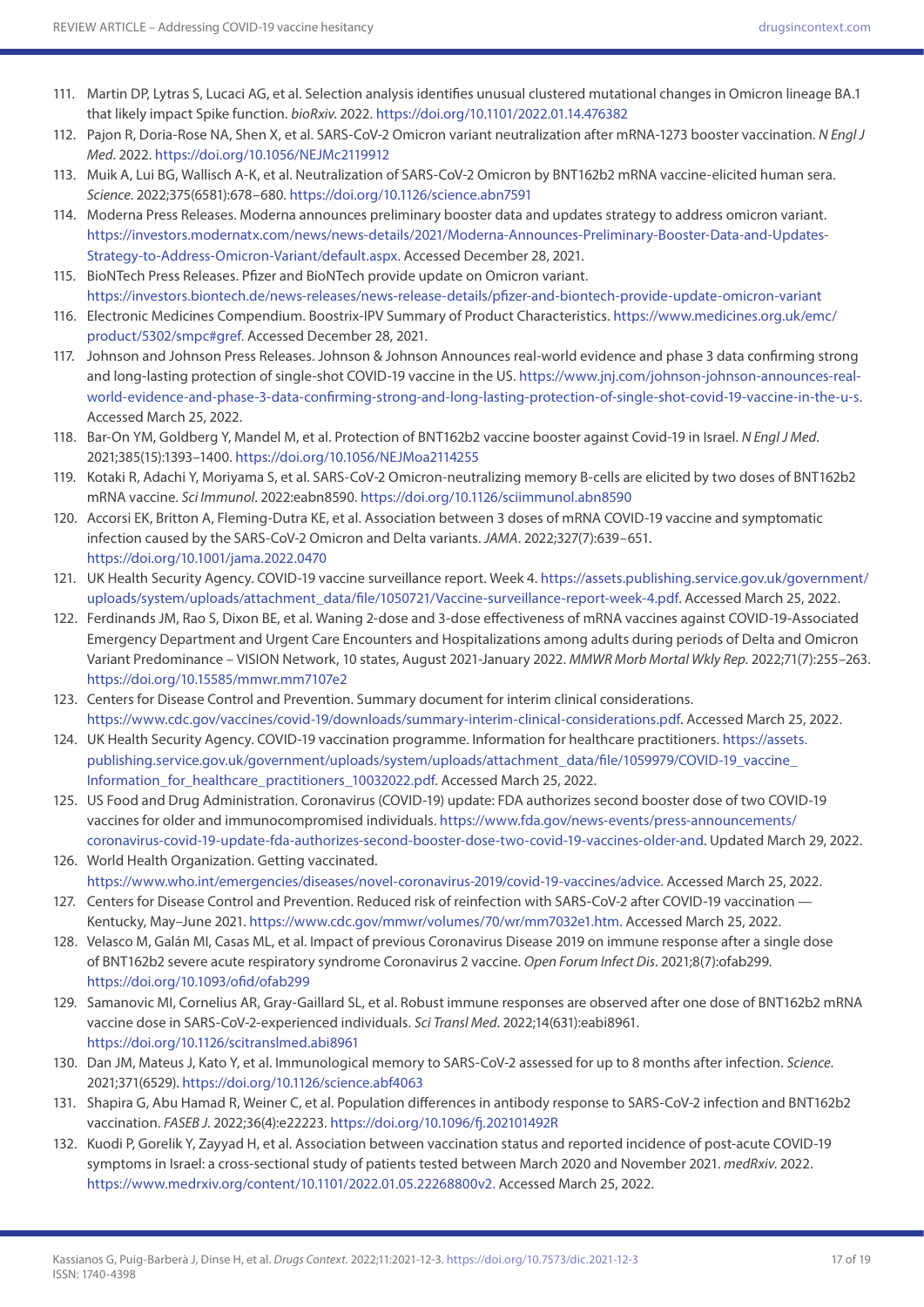- 133. Tran VT, Perrodeau E, Saldanha J, Pane I, Ravaud P. Efficacy of COVID-19 vaccination on the symptoms of patients with long COVID: a target trial emulation using data from the ComPaRe e-Cohort in France. *SSRN*. <https://doi.org/10.2139/ssrn.3932953>
- 134. Scherlinger M, Pijnenburg L, Chatelus E, et al. Effect of SARS-CoV-2 vaccination on symptoms from post-acute sequelae of COVID-19: results from the Nationwide VAXILONG study. *Vaccines*. 2021;10(1). <https://doi.org/10.3390/vaccines10010046>
- 135. Nyberg T, Ferguson NM, Nash SG, et al. Comparative analysis of the risks of hospitalisation and death associated with SARS-CoV-2 omicron (B.1.1.529) and delta (B.1.617.2) variants in England: a cohort study. *Lancet*. 2022;399(10332):1303–1312. [https://doi.org/10.1016/S0140-6736\(22\)00462-7](https://doi.org/10.1016/S0140-6736(22)00462-7)
- 136. Marks M, Millat-Martinez P, Ouchi D, et al. Transmission of COVID-19 in 282 clusters in Catalonia, Spain: a cohort study. *Lancet Infect Dis*. 2021;21(5):629–636. [https://doi.org/10.1016/S1473-3099\(20\)30985-3](https://doi.org/10.1016/S1473-3099(20)30985-3)
- 137. Fajnzylber J, Regan J, Coxen K, et al. SARS-CoV-2 viral load is associated with increased disease severity and mortality. *Nat Commun*. 2020;11(1):5493.<https://doi.org/10.1038/s41467-020-19057-5>
- 138. Petter E, Mor O, Zuckerman N, et al. Initial real world evidence for lower viral load of individuals who have been vaccinated by BNT162b2. *medRxiv.* 2021.<https://www.medrxiv.org/content/10.1101/2021.02.08.21251329v1>. Accessed December 28, 2021.
- 139. Li B, Deng A, Li K, et al. Viral infection and transmission in a large, well-traced outbreak caused by the SARS-CoV-2 Delta variant. *Nat Commun*. 2022;13(1):460.<https://doi.org/10.1038/s41467-022-28089-y>
- 140. Pouwels KB, Pritchard E, Matthews PC, et al. Effect of Delta variant on viral burden and vaccine effectiveness against new SARS-CoV-2 infections in the UK. *Nat Med*. 2021;27:2127–2135.<https://doi.org/10.1038/s41591-021-01548-7>
- 141. Johansson MA, Quandelacy TM, Kada S, et al. SARS-CoV-2 transmission from people without COVID-19 symptoms. *JAMA Netw Open*. 2021;4(1):e2035057. <https://doi.org/10.1001/jamanetworkopen.2020.35057>
- 142. Harder T, Koch J, Vygen-Bonnet S, et al. Efficacy and effectiveness of COVID-19 vaccines against SARS-CoV-2 infection: interim results of a living systematic review, 1 January to 14 May 2021. *Euro Surveill*. 2021;26(28). <https://doi.org/10.2807/1560-7917.ES.2021.26.28.2100563>
- 143. Haas EJ, Angulo FJ, McLaughlin JM, et al. Impact and effectiveness of mRNA BNT162b2 vaccine against SARS-CoV-2 infections and COVID-19 cases, hospitalisations, and deaths following a nationwide vaccination campaign in Israel: an observational study using national surveillance data. *Lancet*. 2021;397(10287):1819–1829. [https://doi.org/10.1016/S0140-6736\(21\)00947-8](https://doi.org/10.1016/S0140-6736(21)00947-8)
- 144. Randolph HE, Barreiro LB. Herd immunity: understanding COVID-19. *Immunity*. 2020;52(5):737–741. <https://doi.org/10.1016/j.immuni.2020.04.012>
- 145. Lee ARYB, Wong SY, Chai LYA, et al. Efficacy of covid-19 vaccines in immunocompromised patients: systematic review and metaanalysis. *BMJ*. 2022;376:e068632. <https://doi.org/10.1136/bmj-2021-068632>
- 146. Cobey S, Larremore DB, Grad YH, Lipsitch M. Concerns about SARS-CoV-2 evolution should not hold back efforts to expand vaccination. *Nat Rev Immunol*. 2021;21(5):330–335.<https://doi.org/10.1038/s41577-021-00544-9>
- 147. Royal Society for Public Health. Moving the Needle. Promoting vaccination uptake across the life course. <https://www.rsph.org.uk/static/uploaded/3b82db00-a7ef-494c-85451e78ce18a779.pdf>. Accessed December 28, 2021.
- 148. Tartof SY, Slezak JMK, Puzniak L, et al. BNT162b2 (Pfizer–Biontech) mRNA COVID-19 vaccine against Omicron-Related Hospital and Emergency Department Admission in a Large US Health System: a test-negative design. *SSRN*. [https://papers.ssrn.com/sol3/papers.cfm?abstract\\_id=4011905](https://papers.ssrn.com/sol3/papers.cfm?abstract_id=4011905). Accessed December 28, 2021.
- 149. Fowlkes AL, Yoon SK, Lutrick K, et al. Effectiveness of 2-Dose BNT162b2 (Pfizer BioNTech) mRNA vaccine in preventing SARS-CoV-2 infection among children aged 5–11 years and adolescents aged 12–15 years – PROTECT Cohort, July 2021-February 2022. *MMWR Morb Mortal Wkly Rep*. 2022;71(11):422–428.<https://doi.org/10.15585/mmwr.mm7111e1>
- 150. McClure CC, Cataldi JR, O'Leary ST. Vaccine hesitancy: where we are and where we are going. *Clin Ther*. 2017;39(8):1550–1562. <https://doi.org/10.1016/j.clinthera.2017.07.003>
- 151. Gagneur A, Battista M-C, Boucher FD, et al. Promoting vaccination in maternity wards motivational interview technique reduces hesitancy and enhances intention to vaccinate, results from a multicentre non-controlled pre- and post-intervention RCT-nested study, Quebec, March 2014 to February 2015. *Euro Surveill*. 2019;24(36). <https://doi.org/10.2807/1560-7917.ES.2019.24.36.1800641>
- 152. Lemaitre T, Carrier N, Farrands A, Gosselin V, Petit G, Gagneur A. Impact of a vaccination promotion intervention using motivational interview techniques on long-term vaccine coverage: the PromoVac strategy. *Hum Vaccin Immunother*. 2019;15(3):732–739. <https://doi.org/10.1080/21645515.2018.1549451>
- 153. Leask J, Kinnersley P, Jackson C, Cheater F, Bedford H, Rowles G. Communicating with parents about vaccination: a framework for health professionals. *BMC Pediatr*. 2012;12:154. <https://doi.org/10.1186/1471-2431-12-154>
- 154. EudraVigilance. COVID-19 vaccine Astrazeneca. Anaphylactic reaction. Number of individual cases by age group & sex, reporter group and outcome. [https://dap.ema.europa.eu/analytics/saw.dll?PortalPages.](https://dap.ema.europa.eu/analytics/saw.dll?PortalPages) Accessed March 25, 2022.
- 155. Desai AP, Desai AP, Loomis GJ. Relationship between pre-existing allergies and anaphylactic reactions post mRNA COVID-19 vaccine administration. *Vaccine*. 2021;39(32):4407–4409.<https://doi.org/10.1016/j.vaccine.2021.06.058>